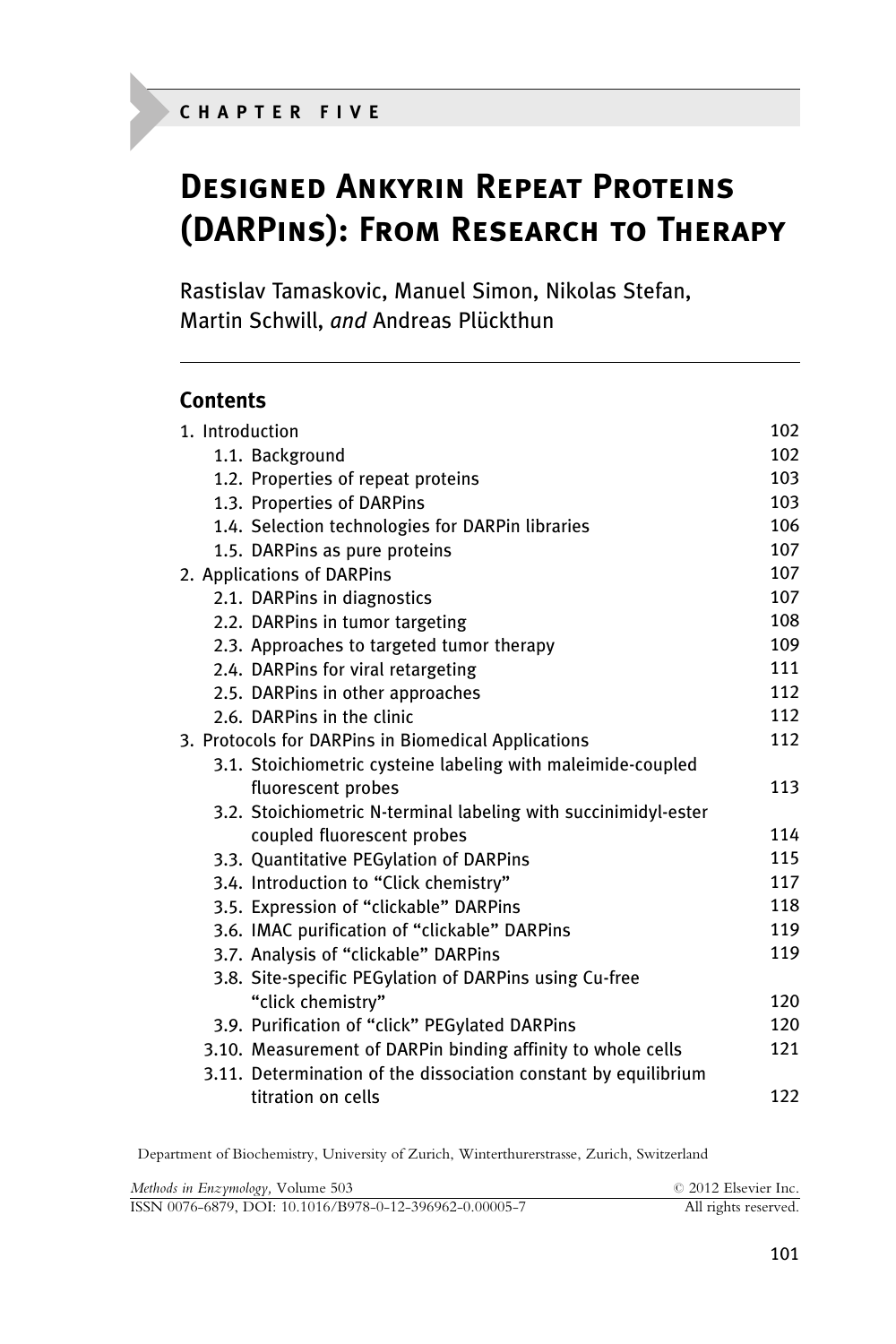| 3.12. Determination of kinetic parameters of binding on cells     | 124 |
|-------------------------------------------------------------------|-----|
| 3.13. Expression and purification of DARPin-toxin fusion proteins | 127 |
| Acknowledgment                                                    |     |
| References                                                        |     |

#### **Abstract**

Abstract Designed ankyrin repeat proteins (DARPins) have been developed into a robust and versatile scaffold for binding proteins. High-affinity binders are routinely selected by ribosome display and phage display. DARPins have entered clinical trials and have found numerous uses in research, due to their high stability and robust folding, allowing many new molecular formats. We summarize the DARPin properties and highlight some biomedical applications. Protocols are given for labeling with dyes and polyethylene glycol, for quantitatively measuring binding to cell surface receptors by kinetics and thermodynamics, and for exploiting new engineering opportunities from using "click chemistry" with nonnatural amino acids.

## 1. Introduction

#### 1.1. Background

To embark on developing a new protein scaffold class as a general binding module, there has to be a strong motivation, especially when carried out in a laboratory with a long-standing focus on antibody engineering and technology (Glockshuber et al., 1990; Skerra and Plückthun, 1988). As the designed ankyrin repeat protein (DARPin) technology was developed in an academic setting (Binz et al[., 2003; Forrer](#page-28-0) et al., 2003), the driving force was the desire to create a scaffold with superior technological properties.

Through the design of a fully synthetic antibody library ([Knappik](#page-30-0) *et al.*, [2000\)](#page-30-0) and the development of ribosome display (Hanes and Plückthun, [1997; Hanes](#page-29-0) et al., 1998), which incorporates affinity maturation and directed evolution directly in the workflow, the basic operation of both natural antibody generation and somatic mutation had been replicated in the laboratory. Ironically, the antibody molecule was then no longer needed, and the technology had become independent of its roots. From extensive experiments with the engineering of antibodies and their fragments (Wörn and Plückthun, 2001), it had become evident that the molecules themselves contain some technical limitations.

Today, recombinant antibody scFv or Fab fragments are usually converted back to an IgG for therapeutic applications (Plückthun and Moroney, 2005), and the biophysical properties (or "developability") of a particular antibody are an important consideration. When using the antibody fragments in more ambitious formats (as fusions to other aggregation-prone proteins, in multimers, or in the absence of disulfide bonds), the limitations in their biophysical properties become even more apparent.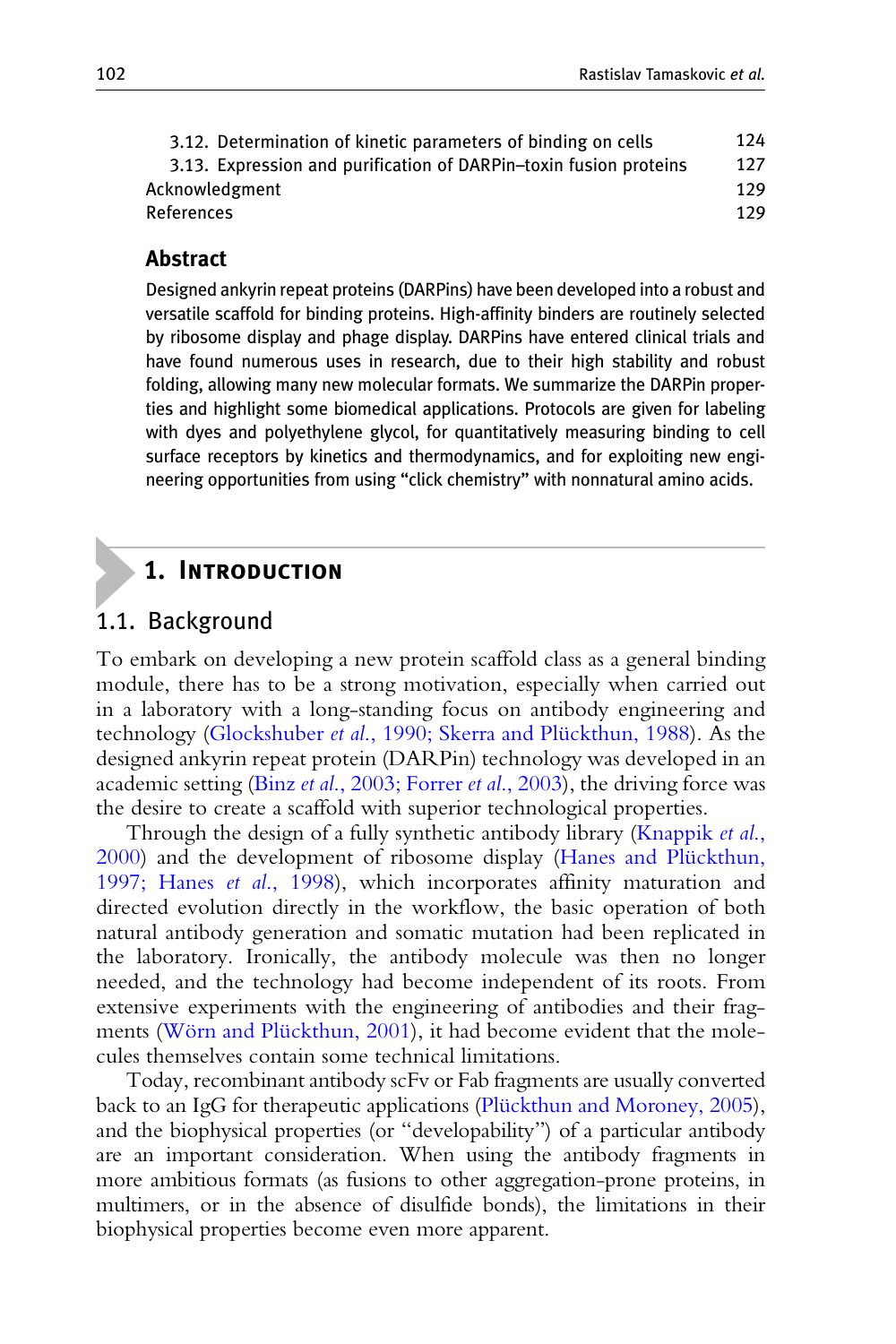#### 1.2. Properties of repeat proteins

Repeat proteins appeared very attractive as a choice for a general binding protein. Repeat proteins ([Kobe and Kajava, 2000](#page-30-0)) contain modules, whose number can be chosen freely, which stack up on each other to create a rigid protein domain. They have different architectures, but within one family, they use modules of almost identical structure but with individual surfaces to specifically bind their target. After engineering work on the repeat proteins had started (Binz *et al.*, 2003; Forrer *et al.*, 2003; Stumpp *et al.*, 2003), the discovery that jawless vertebrates use an adaptive immune system made of leucine-rich repeat proteins (Pancer et al[., 2004](#page-31-0)) came as a surprising validation of the concept.

Repeat proteins seem to follow rules which can be derived from biophysical considerations: a large interaction surface is usually a prerequisite for tight binding. Such a binding interface should be rigid, in order to not lose entropy upon binding, which would otherwise decrease the overall achievable binding free energy (equivalent to a loss in affinity). Also, the surface should be modular and thus "patches" should be individually exchangeable or modifiable by affinity maturation. Furthermore, the protein should also not require disulfides, to have the option of expressing it in the bacterial cytoplasm, and to later introduce unique cysteines for sitespecific coupling with drugs, fluorescent labels, or polyethylene glycol (PEG), just to name a few.

#### 1.3. Properties of DARPins

Ankyrin repeat proteins [\(Bork, 1993; Li](#page-29-0) et al., 2006) are built from tightly joined repeats of usually 33 amino acid residues. Each repeat forms a structural unit consisting of a  $\beta$ -turn followed by two antiparallel  $\alpha$ -helices ([Fig. 5.1\)](#page-3-0), and up to 29 consecutive repeats can be found in a single protein [\(Walker](#page-32-0) et al[., 2000](#page-32-0)). Yet, ankyrin repeat domains usually consist of four to six repeats, which stack onto each other, leading to a right-handed solenoid structure with a continuous hydrophobic core and a large solvent accessible surface [\(Kobe and Kajava, 2000; Sedgwick and Smerdon, 1999\)](#page-30-0).

We exploited the huge available sequence information of the repeats within the protein family (different protein variants each with several repeats) by using a "consensus" strategy (Forrer *et al.*, 2004). The underlying assumption is that residues important for maintaining the fold will be more conserved and thus show up prominently in an alignment, while residues involved in interactions of individual members of the protein family with their specific target will not be conserved. The ankyrin repeats seem to belong to one predominant single family, such that consensus design is comparatively straightforward.

The repeat modules are held together by a hydrophobic interface, and thus the first (N-capping repeat or N-cap) and last repeat (C-capping repeat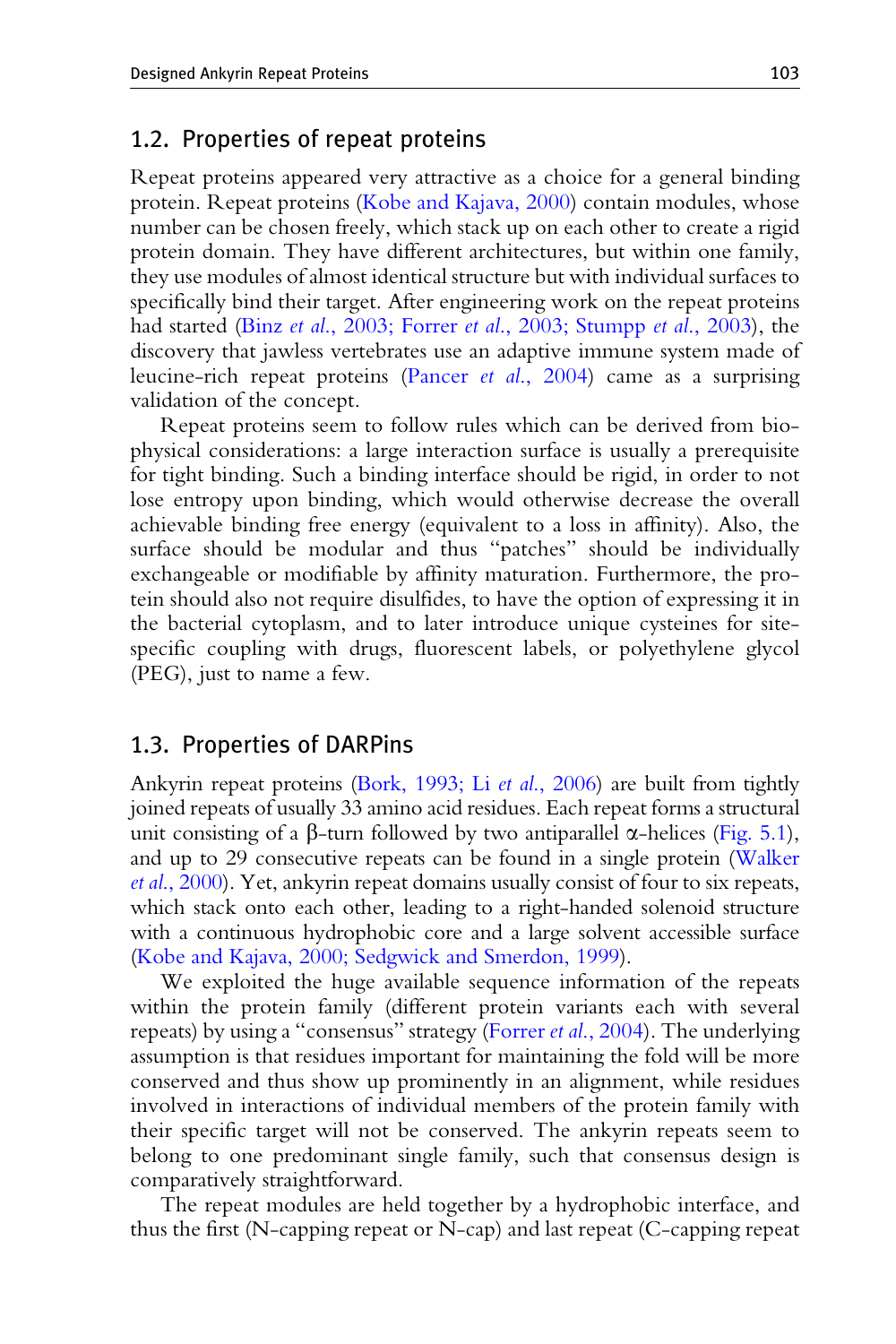<span id="page-3-0"></span>

Figure <sup>5</sup>.<sup>1</sup> DARPin modules and typical DARPin 3D Structure. (A) Sequences of the N-terminal capping ankyrin repeat (AR), the designed AR module, and the C-terminal capping AR. The secondary structure elements are indicated above the sequences. The designed AR module consists of 26 defined framework residues, 6 randomized potential interaction residues (red x, any of the 20 natural amino acids except cysteine, glycine, or proline), and 1 randomized framework residue (z, any of the amino acids asparagine, histidine, or tyrosine). The designed AR module was derived via sequence and structure consensus analyses. (B) Schematic representation of the library generation of designed AR proteins (DARPins). Note that this assembly is represented on the protein level, whereas the real library assembly is on the DNA level. By assembling an N-terminal capping AR (green, left), varying numbers of the designed AR module (blue, middle), and a C-terminal capping AR (cyan, right), combinatorial libraries of DARPins of different repeat numbers were generated (side chains of the randomized potential interaction residues are shown in stick-mode in red). (C) Ribbon representation of the selected MBP binding DARPin off7 (colors as in B). This binder is derived from a library consisting of an N-terminal capping AR, three designed AR modules, and a C-terminal capping AR. Figure reproduced from Binz et al[. \(2004\).](#page-29-0)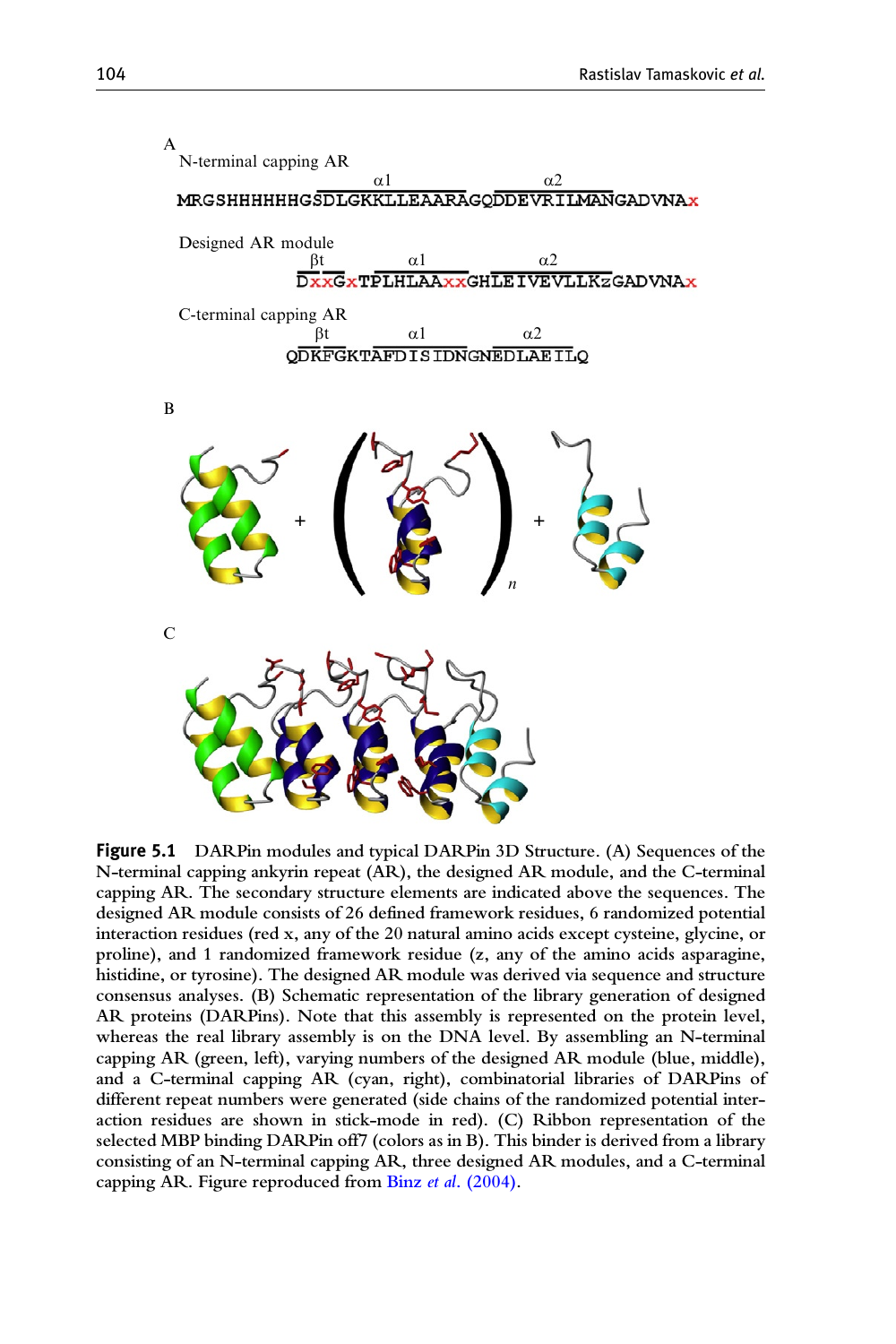or C-cap) have to be special and need to present a hydrophilic outside surface exposed to the solvent. In the original design, both caps were taken from a natural protein (Binz et al[., 2003](#page-28-0)). More recently, this C-cap has been redesigned, based on molecular dynamics calculations, to make it more similar to the consensus, and it has been experimentally verified that the new C-cap is indeed much more resistant against thermal and denaturantinduced unfolding [\(Interlandi](#page-30-0) et al., 2008). Crystallography [\(Kramer](#page-30-0) et al., [2010\)](#page-30-0) and NMR [\(Wetzel](#page-33-0) *et al.*, 2010) show that this is due to better packing of the C-cap against the internal repeats.

The "full-consensus" DARPins, where all the residues are chosen from consensus considerations, show remarkable properties. They express very well in *Escherichia coli* as soluble monomers, their stability increases with length, and those with more than three internal repeats are resistant to denaturation by boiling or guanidine hydrochloride. Full denaturation requires high temperature in  $5M$  guanidine hydrochloride (Wetzel et al[., 2008](#page-32-0)). Hydrogen/deuterium exchange experiments of DARPins with two and three internal repeats indicate that this high stability of the full-consensus ankyrin repeat proteins is due to the strong coupling between repeats. Some amide protons require more than a year to exchange at  $37^{\circ}$ C ([Wetzel](#page-33-0) *et al.*, 2010), highlighting the extraordinary stability of the proteins. The location of these very slowly exchanging protons indicates a very stable core structure in the DARPins that combines hydrophobic shielding with favorable electrostatic interactions.

We can consider these full-consensus DARPins as the hypothetical diversification point of a library (even though, historically, the library had been constructed first; Binz et al[., 2003](#page-28-0)). Thus, when diverging from a point of extremely high stability, many changes in the protein, necessary for function but potentially detrimental to stability, can be tolerated, and the outcome is still a very good protein. It appears that the experimental results confirm this hypothesis (see e.g., Binz et al[., 2003, 2006; Kohl](#page-28-0) et al., 2003; Wetzel et al[., 2008\)](#page-28-0).

A second reason, besides stability, for basing the DARPin library on a consensus ankyrin, as opposed to a particular naturally occurring ankyrin, was to make the library modules self-compatible (Binz *et al.*, 2003) [\(Fig. 5.1](#page-3-0)A and B) such that they can be assembled in any order. Such a designed repeat library module comprises fixed and variable positions. The fixed positions mainly reflect conserved framework positions, while the six variable positions mainly reflect nonconserved surface-exposed residues that can be potentially engaged in interactions with the target, as they are located on the target-binding (concave) face. The theoretical diversities of the DARPin libraries are  $5.2 \times 10^{15}$  or  $3.8 \times 10^{23}$  for two- or tree-module binders, respectively, and the actual sizes of the libraries are equal to the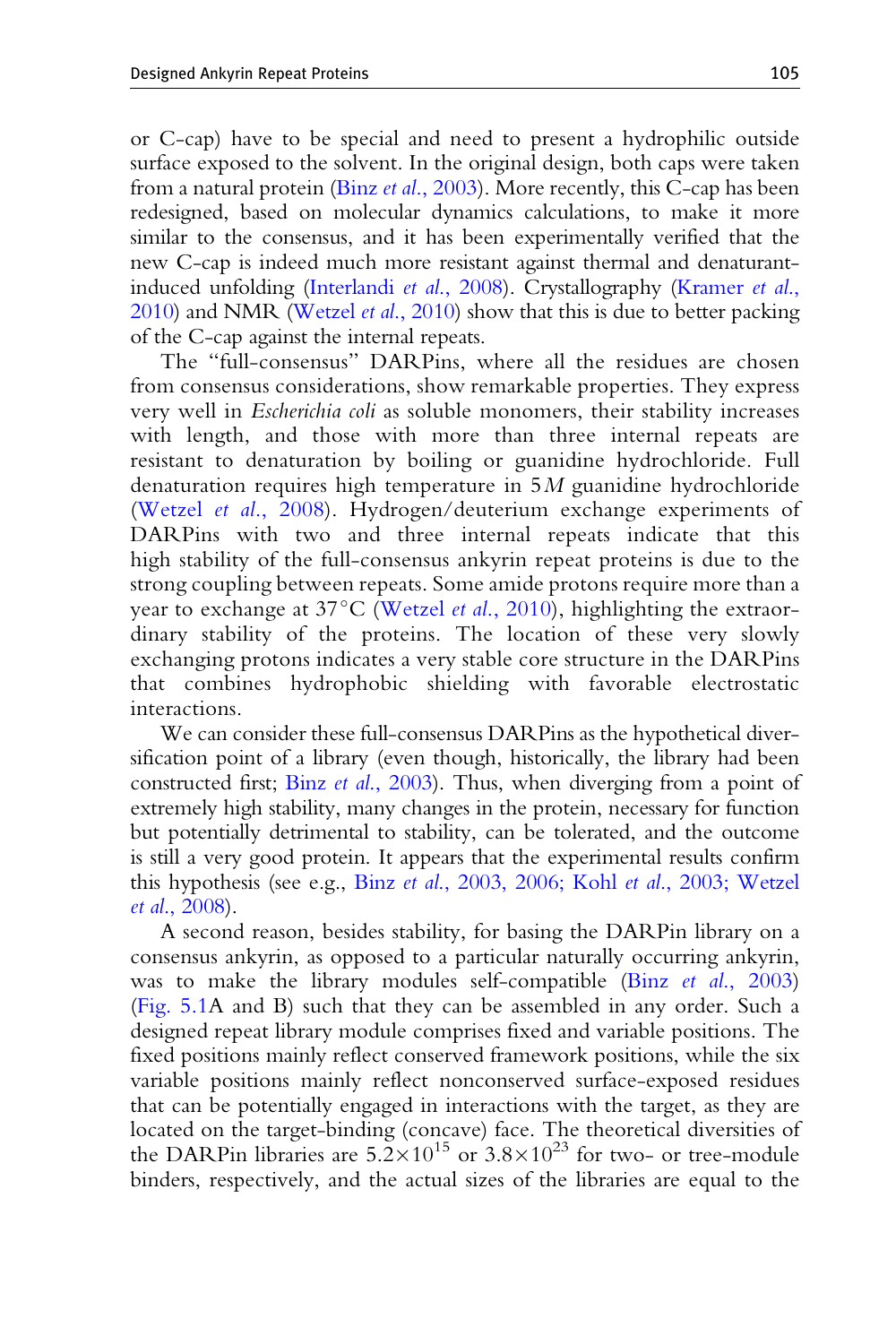number of different molecules present. We can estimate them as  $10^{12}$ in ribosome display (Plückthun,  $2011$ ) and  $10^{10}$  in phage display ([Steiner](#page-32-0) et al[., 2008](#page-32-0)).

#### 1.4. Selection technologies for DARPin libraries

DARPins have been selected from the synthetic libraries by ribosome display and phage display. Ribosome display is a potent *in vitro* method to select and evolve proteins or peptides from a naïve library with very high diversity to bind to any chosen target of interest (Hanes and Plückthun, 1997; Hanes et al[., 1998, 2000a; Mattheakis](#page-29-0) et al., 1994). A key feature of ribosome display, in contradistinction to most other selection technologies, is that it incorporates PCR into the procedure and thus allows a convenient incorporation of a diversification ("randomization") step. Thereby, ribosome display allows refinement and affinity maturation not only of preexisting binders (Dreier *et al.*, 2011; Hanes *et al.*, 2000b; Luginbühl *et al.*, 2006; Zahnd et al[., 2007b\)](#page-29-0) but also of the whole pool during selection from a complex library, if desired. It appears that, as the DARPins fold very well, also in cell free translation, binders are enriched somewhat faster than binders from a comparable scFv ribosome display library ([Dreier and](#page-29-0) Plückthun, 2010; Hanes et al., 2000a).

Using ribosome display, DARPins have been evolved to bind various targets with affinities all the way down to the picomolar range [\(Amstutz](#page-28-0) et al., 2005; Binz et al., 2004; Dreier et al., 2011; Huber et al[., 2007; Schweizer](#page-28-0) et al., 2007; Veesler et al[., 2009; Zahnd](#page-28-0) et al., 2006, 2007b). The theoretical considerations for designing efficient off-rate selection experiments were recently summarized (Zahnd et al[., 2010a](#page-33-0)).

DARPins have also been selected by phage display. In filamentous phage display using fusions to the minor coat protein g3p, the protein of interest is first produced as a membrane-bound intermediate, with the domains of interest secreted to the E. coli periplasm but remaining still attached to the inner membrane. The g3p fusion is then taken up by the extruding phage. As DARPins fold very fast in the cytoplasm (Wetzel et al[., 2008\)](#page-32-0), they fold before they can be transported across the membrane via the posttranslational Sec system, the normal way of secreting E. coli proteins. Thus, very low display rates would be observed using Sec-dependent signal sequences. However, E. coli has another secretion system, the signal recognition particle (SRP) dependent one, which is essentially cotranslational ([Bibi, 2011; Fekkes and Driessen, 1999\)](#page-28-0). Using phagemids with SRPdependent signal sequences, phage display selection of DARPins leads to enrichment just as fast as phage display of slow folding proteins, for example, scFv fragments, using Sec-dependent phage display (Steiner et al[., 2006\)](#page-32-0). Binders with subnanomolar  $K<sub>D</sub>$  could be obtained from the phage display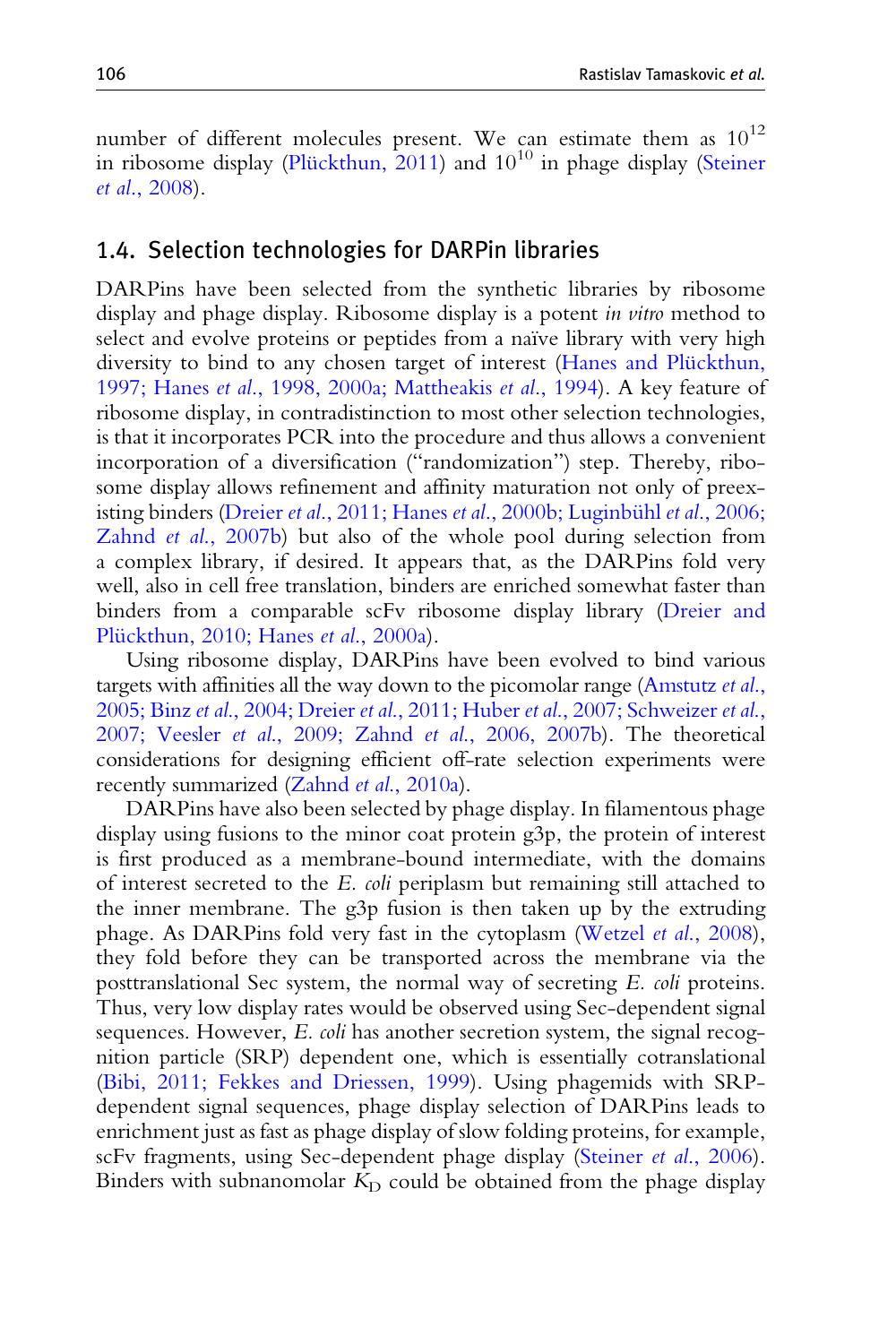library without affinity maturation for a variety of targets [\(Steiner](#page-32-0) et al., [2008](#page-32-0)). For completeness, we also mention that previous attempts to achieve functional display of g3p fusions via the Tat route have proven unsuccessful (Dröge et al., 2006; Nangola et al., 2010; Paschke and Höhne, 2005), as the full-length p3 protein may itself be incompatible with the Tat system. However, a truncated version of p3 can support Tat-mediated phage display (Speck et al[., 2011\)](#page-31-0).

#### 1.5. DARPins as pure proteins

Most DARPins express well in  $E$ . *coli* in soluble form constituting up to 30% of total cellular protein (up to 200mg per 1l of shake flask culture), and in the fermenter, multigram quantities per liter culture can be achieved [\(www.molecularpartners.com\)](http://www.molecularpartners.com). Purification is thus straightforward, and for laboratory use, IMAC purification is the standard method used [\(Binz](#page-29-0) *et al.*, [2004](#page-29-0)). Usually, in the initial research, only few milligrams are needed, and thus the extreme overloading of an IMAC column of small capacity leads to very pure protein in a single step, as most E. *coli* contaminants are thereby competed out.

Additional purification steps are of course required when the protein is derivatized (e.g., with PEG, or fluorescent dyes) (see [Section 3\)](#page-11-0). For animal experiments, still higher purity is needed and absence of endotoxins needs to be secured, requiring additional washing steps and chromatography for endotoxin removal ([Section 3.13\)](#page-26-0).

Not only the full-consensus DARPin molecules but also most library members showed high thermodynamic stability during unfolding induced by heat or denaturants (Binz et al[., 2004; Kohl](#page-29-0) et al., 2003) and can be brought to very high protein concentrations.

# 2. Applications of DARPins

## 2.1. DARPins in diagnostics

DARPins have been tested for their suitability in quantitative immunohistochemistry [\(Theurillat](#page-32-0) et al., 2010), which requires high specificity in complex tissue. A DARPin specific for epidermal growth factor receptor 2 (HER2) with picomolar affinity was compared to an FDA-approved rabbit monoclonal antibody in paraffin-embedded tissue sections in tissue microarrays. HER2 gene amplification status is an important criterion to determine the optimal therapy in breast cancer. As an external reference, the HER2 amplification status was determined by fluorescence in situ hybridization. It was found that the DARPin detects a positive HER2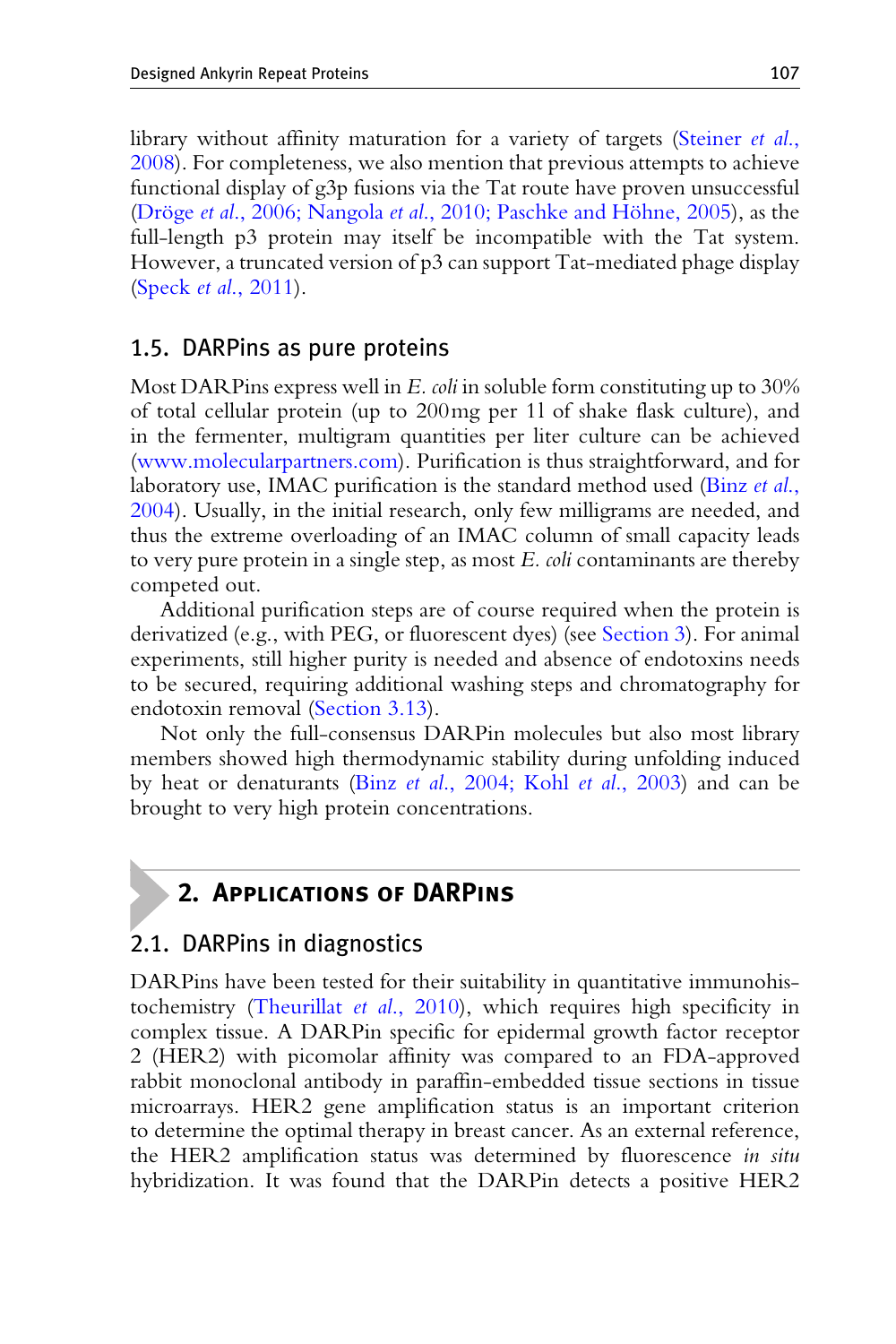amplification status with similar sensitivity and significantly higher specificity than the FDA-approved antibody [\(Theurillat](#page-32-0) et al., 2010). Thus, DAR-Pins have the desired specificity characteristics for diagnostic pathology.

#### 2.2. DARPins in tumor targeting

High affinity and specificity for a tumor cell marker is necessary but not sufficient for successful tumor targeting. Another very important issue is the quantitative enrichment at the tumor site. This, in turn, depends on the molecular format. Using DARPins, the influence of affinity and size on the efficiency of targeting was systematically investigated. DARPins are very small (molecular weight, MW 15–18kDa) yet can easily be PEGylated (see [Sections 3.3 and 3.8\)](#page-14-0). For a DARPin conjugated to a PEG molecule with a nominal MW of 20kDa, the hydrodynamic properties correspond to a MW of about 250–350kDa [\(Chapman, 2002; Kubetzko](#page-29-0) et al., 2005), and thus the effect of tumor targeting over a large size range could be studied. Furthermore, different point mutants binding to the same epitope of HER2 were available from the directed evolution by ribosome display, spanning affinities from  $280nM$  to  $90pM$ .

These studies showed (Zahnd *et al.*, 2010b) that there are *two* parameter regions for efficient tumor accumulation. Perhaps at first somewhat unexpected, unmodified small DARPins were found to accumulate rather well, directly proportional to affinity, with  $8\%$  ID/g after 24h for a 90-pM binder in an SK-OV-3 subcutaneous mouse xenograft model. No evidence for a barrier effect was observed. The small DARPins were cleared from the blood extremely rapidly such that very high tumor to blood ratios (60:1) were measured. For bivalent DARPins (measured avidity on cells: 10pM, see [Section 3.12](#page-23-0) for the methodology), a lower accumulation in the tumor was seen than for the monovalent counterpart (which already had a  $K<sub>D</sub>\approx 90$ pM), suggesting that smaller size is more important than very high avidity. Similarly, fusing a nonbinding DARPin to the anti-HER2 DARPin  $(K<sub>D</sub>)$ remains about 90pM) gave the same lowered uptake compared to the singledomain DARPin. This lower uptake value is consistent with similar numbers obtained for antibody scFv fragments in the same tumor model ([Adams](#page-28-0) et al[., 1993; Willuda](#page-28-0) et al., 2001), and scFv fragments have the same MW as the DARPin–DARPin fusions. Thus, a very small MW seems to be a virtue, provided affinity is picomolar, thereby defining the first parameter set for efficient tumor accumulation.

The second parameter region of high tumor accumulation was found with PEGylated DARPins. The PEGylated DARPins accumulated more slowly and even better (13% ID/g after 24h), and as might be expected from their larger size, their blood clearance was much slower, leading to smaller tumor to blood ratios. Interestingly, the importance of affinity was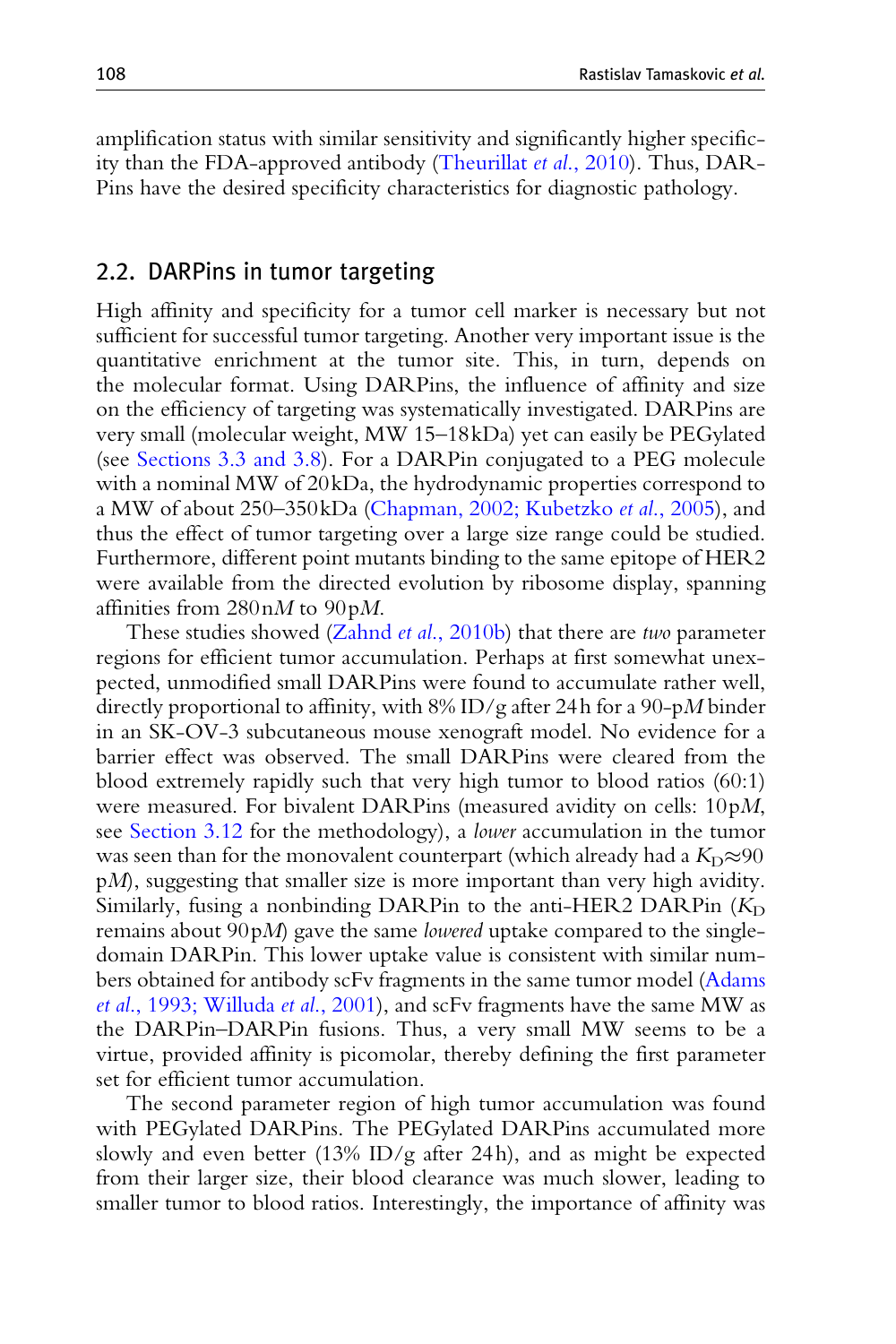<span id="page-8-0"></span>diminished, with the DARP in of  $K_D = 90pM$  not showing a great advantage over the one with  $K_{D} = 1 \text{ nM}$ .

How can we rationalize these data? First, it should be emphasized that they are in excellent agreement with elegant modeling studies of Wittrup and colleagues ([Schmidt and Wittrup, 2009; Thurber](#page-31-0) *et al.*, 2008), which have independently lead to very similar conclusions. If a very pronounced dependence of extravasation on MW is assumed, and that its MW cutoff is lower than that of renal filtration, then a molecule of intermediate MW would be filtered through the kidney, but would still not extravasate well. However, a molecule of small MW needs to bind to its receptor on the tumor very tightly, or it will be washed out rapidly. This affinity requirement is not as strong for very large, PEGylated molecules, which reside in the serum for much longer times. In contrast, medium sized molecules (such as scFv fragments) are still being cleared rapidly through the kidney, without reaching the tumor fast enough, because of their slower extravasation.

A series of elegant studies on quantifying tumor accumulation of monoand multivalent scFv fragments have been reported, which have been summarized to suggest that very high affinity is disadvantageous for tumor targeting (Adams et al[., 2001\)](#page-28-0). It should be noted, however, that in these investigations, iodine was used as a label which is removed by dehalogenases upon internalization. Thus, a higher affinity or avidity leading to more internalization will lead to less remaining label in the tumor ([Rudnick](#page-31-0) et al[., 2011\)](#page-31-0). In contrast, Zahnd et al[. \(2010b\)](#page-33-0) used a residualizing Tc label, which will not be removed and will thus be counted, no matter whether the protein has become internalized or whether it remains on the surface. It is thus important to point out that the affinity optimum may be different for proteins that deliver a cargo to the cell (affinity should be as high as possible) versus those that should remain on the surface (there is an affinity optimum).

#### 2.3. Approaches to targeted tumor therapy

DARPins have been used as targeting proteins in preclinical tumor models. Two examples, both using the epithelial cell adhesion molecule (EpCAM) as the target, shall be mentioned to illustrate the potential of DARPins. EpCAM is a homophilic cell adhesion molecule of 39–42kDa, consisting of an extracellular domain with an epidermal growth factor- and a human thyroglobulin-like domain, and a short cytoplasmic domain ([Trzpis](#page-32-0) et al., [2007; van der Gun](#page-32-0) et al., 2010). Its processing by regulated intramembrane proteolysis releases a cytoplasmic tail that activates the Wnt signaling pathway and induces transcription of c-myc and cyclins. EpCAM is an attractive tumor-associated target, as it is expressed at low levels on basolateral cell surfaces of some normal epithelia, while high levels of homogeneously distributed EpCAM are detectable on cells of epithelial tumors. Recently,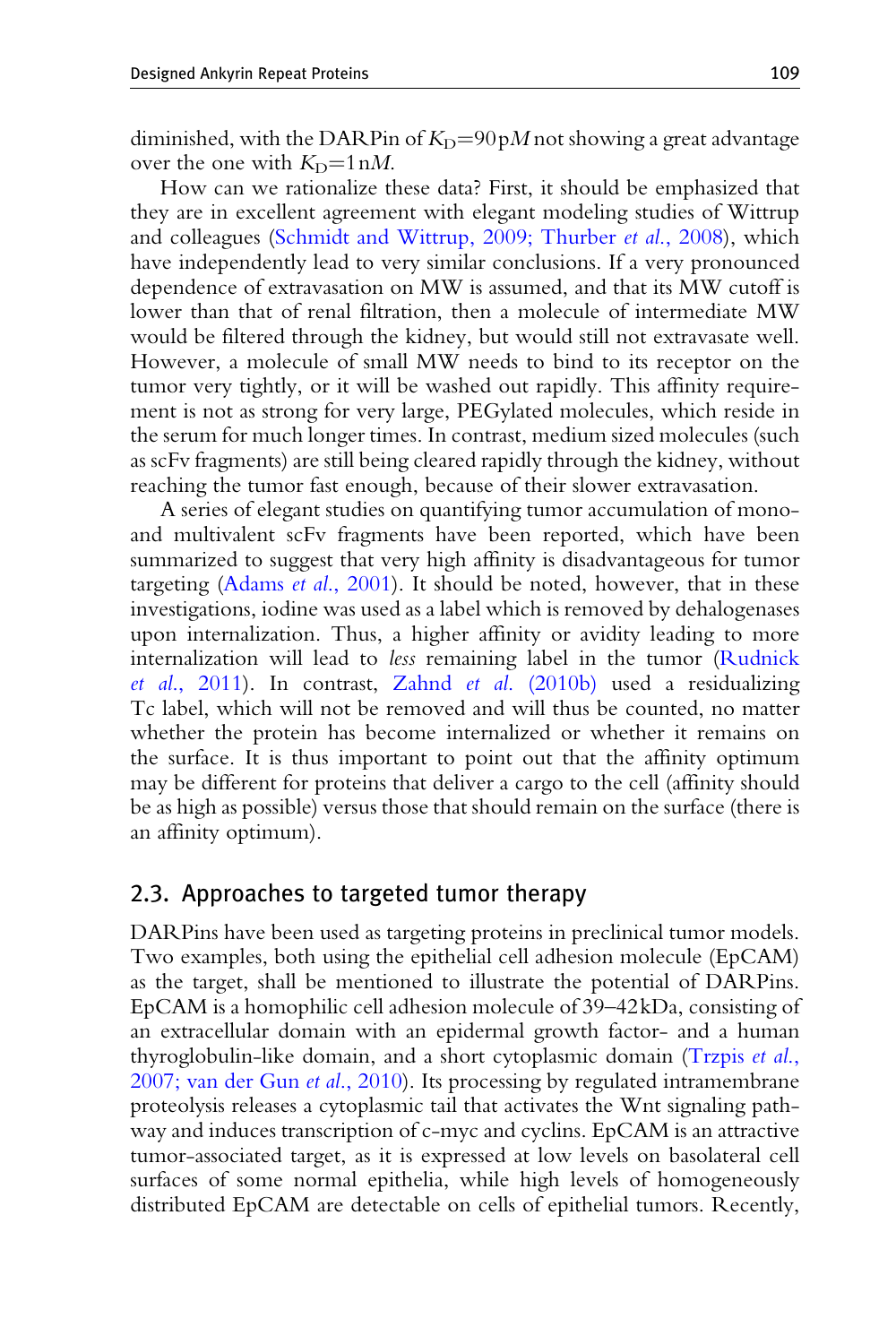EpCAM was also identified as a marker of cancer-initiating cells ([Trzpis](#page-32-0) et al[., 2007; van der Gun](#page-32-0) et al., 2010). The favorable properties of EpCAM for cancer therapy are currently exploited in phase II clinical trials with a scFv-exotoxin A (ETA) immunotoxin [\(Biggers and Scheinfeld, 2008;](#page-28-0) Di Paolo et al[., 2003; Hussain](#page-28-0) et al., 2006, 2007), which we developed previously [\(Di Paolo](#page-29-0) et al., 2003).

There has been a lot of interest in attempting to employ small-interfering RNA (siRNA) for tumor control, but specific delivery to tumors and efficient cellular uptake of nucleic acids remain major challenges for genetargeted cancer therapies. An anti-EpCAM DARPin was used as a carrier for siRNA complementary to the bcl-2 mRNA, a pro-apoptotic factor ([Winkler](#page-33-0) et al., 2009). To achieve complexation, the DARPin was genetically fused to protamine, and about 4–5 molecules siRNA could be bound per protamine.

Bivalent binders with a C-terminal leucine zipper (leading to a tailto-tail fusion) lead to an avidity gain, while head-to-tail fusions (fused via a gly-ser linker) did not, suggesting that the former may have better matched the geometry of EpCAM on the cell [\(Winkler](#page-33-0) et al., 2009). For all tested constructs (but best for the leucine-zipper constructs), a decrease in bcl-2 expression was observed at the mRNA and the protein level; this resulted in a significant sensitization of EpCAM-positive MCF-7 cells toward doxorubicin. Indeed, this sensitization was not observed in EpCAMnegative cells, indicating that siRNA uptake is receptor dependent ([Winkler](#page-33-0) et al., 2009).

Another EpCAM-specific DARPin was produced as a fusion toxin with Pseudomonas aeruginosa ETA and expressed in the cytoplasm of E. coli ([Martin-](#page-30-0)Killias et al[., 2011; Stefan](#page-30-0) et al., 2011) (cf. [Section 3.13](#page-26-0)). While the DARPins have no cysteines, the disulfides in the toxin part formed spontaneously, and the protein was monomeric, yielding up to 90mg after purification from 1l of culture from a simple E. coli shake flask. The DARPin–ETA fusion was highly cytotoxic against various EpCAM-positive tumor cell lines with  $IC_{50}$  values less than 0.005 pM. This effect was competed by free DARPin, but not by unspecific DARPins. Upon systemic administration in athymic mice, the DARPin–ETA fusion efficiently localized to EpCAM-positive tumors to achieve maximum accumulation 48–72h after injection, whereas an irrelevant control fusion toxin did not accumulate. Tumor targeting with the DARPin–ETA resulted in a strong antitumor response in mice bearing two different EpCAM-positive tumor xenografts, including complete regressions in some animals ([Martin-Killias](#page-30-0) et al., 2011). Thus, DARPin–ETA fusions deserve attention for clinical development.

While these examples have illustrated the possibility of using DARPins for the delivery of a payload to a tumor, the facile engineering of DARPins might also be exploited to create a multivalent DARPin with biological activity by itself, using either cross-linking on the same cell or between cells.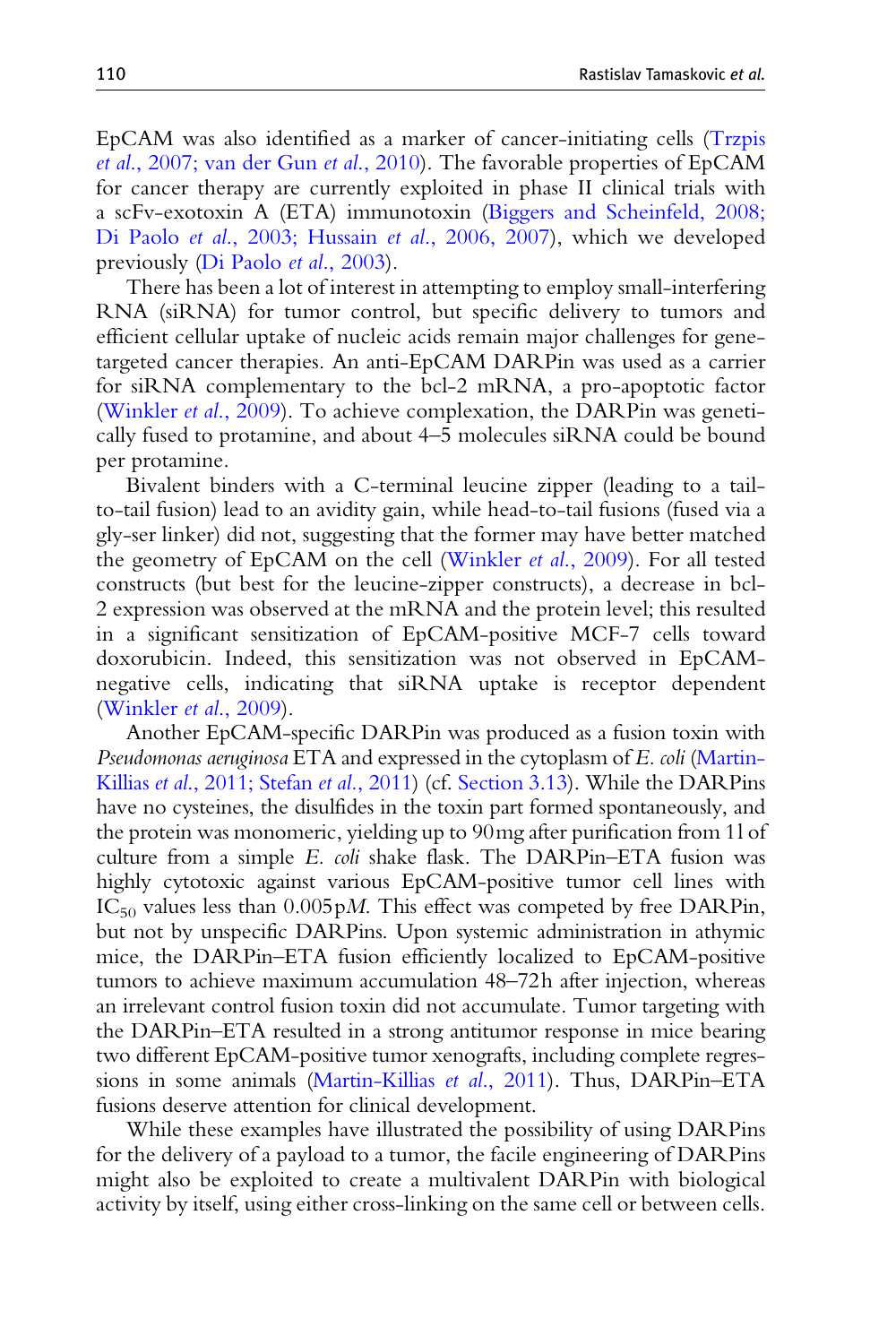## 2.4. DARPins for viral retargeting

The facile engineering of DARPins, undoubtedly due to their robust folding in various fusion formats, has also been used in viral retargeting. Adenoviruses (Ads) are a family of nonenveloped viruses which contain a double-stranded DNA genome, and they have been developed as prototypes of gene vectors for gene therapy ([Amalfitano and Parks, 2002](#page-28-0)), genetic immunizations [\(Sullivan](#page-32-0) *et al.*, 2003), and molecular-genetic imaging (Yeh *et al.*, 2011). Many studies have been reported to alter the native tropism of the virus to make Ad-mediated transgene delivery to desired cell targets both more efficient and target specific. Most studies focused on modifications of one of the major components of the Ad capsid, the fiber protein ([Nicklin](#page-31-0) et al., [2005\)](#page-31-0). Ideally, this change in virus tropism should be achieved with technology that can realistically be scaled up and be applicable to any cell surface receptor. For this purpose, a strategy was developed with a bispecific adapter which can be produced in E. coli (Dreier et al[., 2011\)](#page-29-0). In its most efficient form, it consists of four DARPins in tandem, three of which bind and wrap around the trimeric knob domain at the distal end of the protruding Ad fibers (while also blocking binding to the natural receptor CAR), while the fourth DARPin binds to the cellular target of interest. This strategy was tested with a HER2-binding DARPin. The adaptors showed a significant increase in cell-specific transduction, measured by luciferase activity (Dreier et al[., 2011](#page-29-0)). This new strategy of altering the natural tropism of Ad5 with rationally designed adapters holds great promise for future developments in gene therapy.

While the Ad genome remains episomal, lentiviral vectors lead to stable integration and transgene expression in nondividing cells. Again, the challenge is to achieve cell-specific retargeting by recognition of a specific surface antigen. Cell entry is dependent on two viral glycoproteins, hemagglutinin (H) and fusion protein (F), for example, in measles virus (MV) (Yanagi et al[., 2006\)](#page-33-0). By using lentiviral vectors expressing MV-H and MV-F, and specifically creating a variety of fusions MV-H to HER2 specific DARPins, infection of HER2 expressing cells could be obtained (Münch et al[., 2011\)](#page-31-0). All H-DARPin fusion proteins were efficiently expressed on the cell surface and incorporated into lentiviral vectors at a more uniform rate than scFvs, perhaps because of the more robust folding within the fusion protein. The vectors only transduced HER2-positive cells, while HER2-negative cells remained untransduced. Highest titers were observed with one particular anti-HER2 DARPin binding to the membrane distal domain of HER2. When these DARPin-carrying viral vectors were applied in vivo systemically in a mouse tumor xenograft model, exclusive gene expression was observed in HER2 positive tumor tissue, while control vectors mainly transduced cells in spleen and liver (Münch et al[., 2011](#page-31-0)). Thus, DARPins are a promising route to engineer the specificity of lentiviral vectors for therapy.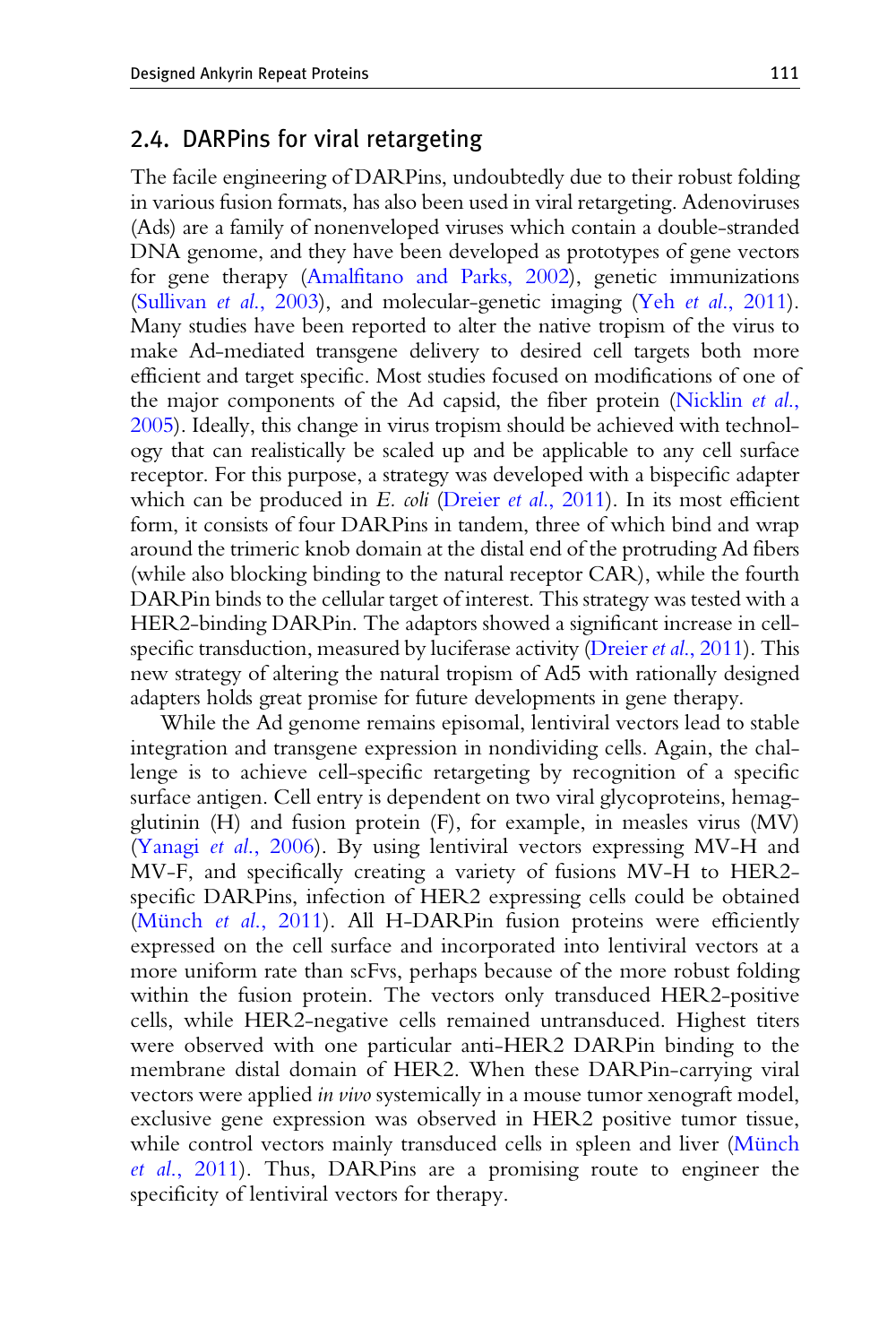### <span id="page-11-0"></span>2.5. DARPins in other approaches

We will only mention briefly other approaches of potential therapeutic significance. For example, DARPins have been selected to bind to IgE or its receptor FceRIa (Baumann et al[., 2010; Eggel](#page-28-0) et al., 2009, 2011). DARPins have also been selected against several kinases (Amstutz et al[., 2005, 2006;](#page-28-0) [Bandeiras](#page-28-0) et al., 2008), and this may provide the basis for novel sensor systems to be able to follow internal signaling events, to monitor the success of therapeutic agents. It can be expected that the broad formatting options of DARPins will be advantageous for future developments.

## 2.6. DARPins in the clinic

DARPins with very high affinity have been selected against vascular endothelial growth factor VEGF ([www.molecularpartners.com\)](http://www.molecularpartners.com) and were developed for intraocular formulation. They have entered two clinical phase I/II trials in two ocular indications, wet age-related macular degeneration (wet AMD) (clinicaltrials.gov/ct2/show/NCT01086761) and diabetic macular edema (clinicaltrials.gov/ct2/show/NCT01042678).

At the time of writing, first data from the wet AMD trial are released (Wolf et al[., 2011](#page-33-0)), a phase I/II, open-label, noncontrolled, multicentre trial. The clinical study with DARPin MP0112 assessed the safety and preliminary efficacy measured by visual acuity, fluorescein angiography, and color fundus photography during 16weeks. MP0112 is an extremely potent VEGF inhibitor and, because of its superior biophysical properties, can be concentrated to extremely high molar concentrations, and shows a long ocular half-life. It is suggested from these studies that dosing frequency in patients may be reduced three to fourfold, compared to current standard therapy with ranibizumab (Lucentis), an anti-VEGF Fab fragment. DARPin MP0112 was found safe and well tolerated. DARPin MP0112 represents a very promising new anti-VEGF treatment option with potential in various retinal diseases. It is a direct demonstration how the biophysical properties of the protein translate to benefit for the patient.

## 3. Protocols for DARPins in Biomedical Applications

The selection of DARPins from libraries using ribosome display (Dreier and Plückthun, 2011; Zahnd et al., 2007a) or phage display ([Steiner](#page-32-0) et al., 2008) as well as their straightforward biochemical characterization (Binz et al[., 2003, 2004](#page-28-0)) have been described elsewhere. Thus, we will concentrate on methods for coupling DARPins with fluorescent labels and PEG, using both conventional coupling reactions and the introduction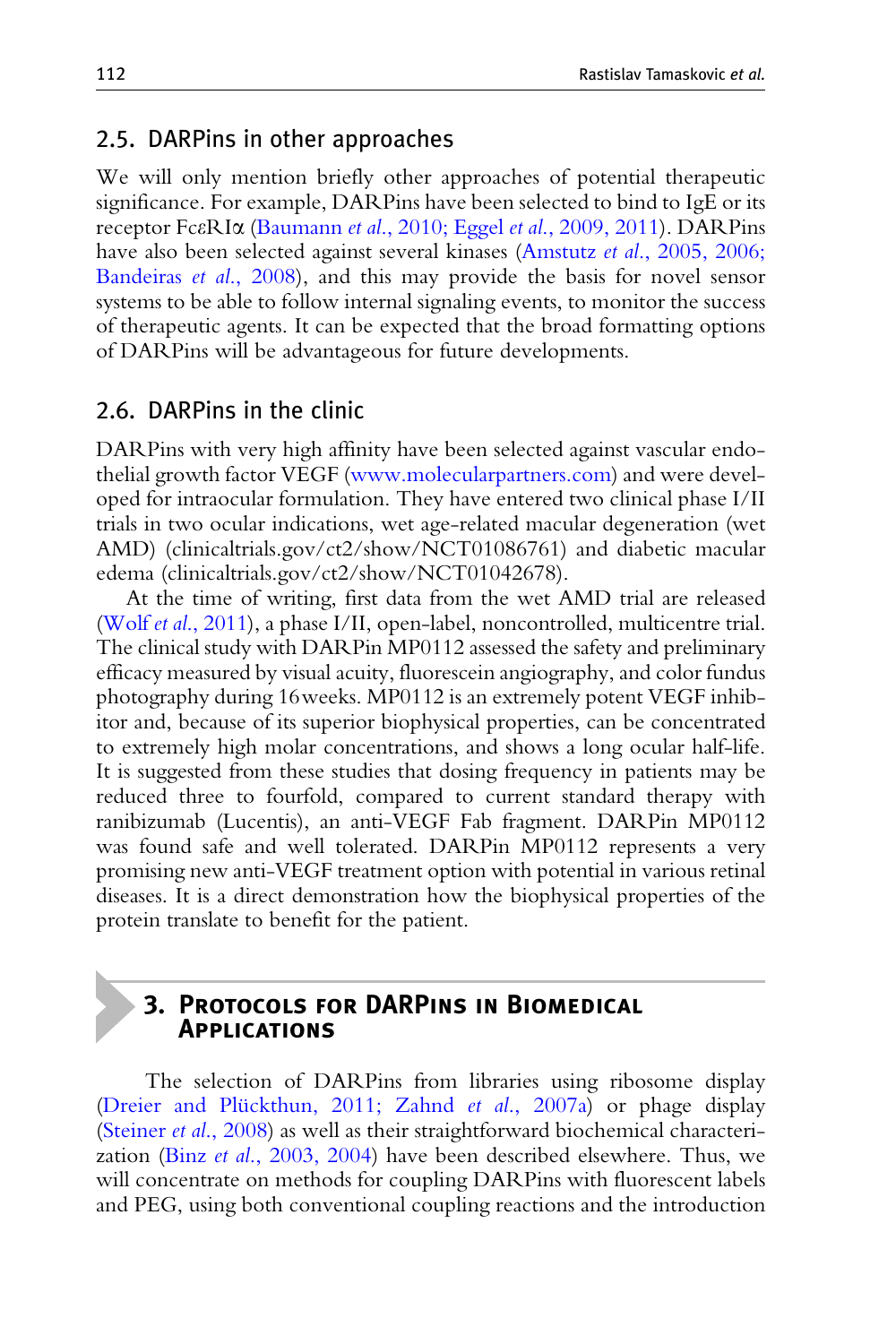<span id="page-12-0"></span>of nonnatural amino acids for the use of "click chemistry." We then describe the use of the labeled proteins for quantitating their binding on cells using kinetic methods. Finally, we describe the expression of DARPin–toxin fusion proteins.

## 3.1. Stoichiometric cysteine labeling with maleimide-coupled fluorescent probes

By design, DARPins do not have any cysteine residues. Using site-directed mutagenesis, a cysteine is typically inserted in front or just behind the unstructured N-terminal  $RGSH_6$  tag, or at the C-terminus of the DARPin, without affecting the stability or affinity [\(Fig. 5.1C](#page-3-0)).

For quantitative labeling with a maleimide-containing fluorophore, any disulfides that may have spontaneously formed need to be first reduced to free thiols. The reduction and the subsequent coupling reactions are therefore performed in a nitrogen atmosphere in a glove box to avoid reoxidation of the free thiols, which is a prerequisite to approximate quantitative yields. The following protocol describes the batch reaction for preparing 1mg stoichiometrically labeled DARPin. DARPins, which are expressed and purified by Ni-NTA as described before (Binz et al[., 2004\)](#page-29-0), are diluted in  $500 \mu$  of degassed Tris-buffered saline (TBS;  $25 \text{m} M$  Tris(hydroxymethyl)aminomethane (Tris),  $150 \text{m}M$  sodium chloride, pH 7.5) to a concentration of  $100\mu$ M. A  $50$ mM stock solution of Tris(2-carboxyethyl)phosphine (TCEP-HCl, Thermo Fisher Scientific) is freshly prepared in water (it will have a pH of ca. pH 2.5) and needs to be neutralized by the addition of potassium hydroxide. While thiol-containing reductants (such as dithiothreitol or  $\beta$ -mercaptoethanol) need to be separated before coupling, low concentrations of TCEP hardly interfere with the coupling reaction of small fluorophores (Getz et al[., 1999](#page-29-0)), and a twofold molar excess of fresh TCEP over protein is sufficient to completely reduce all cysteine residues in 30min at room temperature at the concentrations specified.

Alexa Fluor-488-C5-maleimide (Invitrogen) is dissolved in dimethylformamide (DMF) (10mg/ml) by sonication and can be stored over months at  $-80^{\circ}$ C. About 7µl of this solution is subsequently added in a twofold molar excess to the protein solution (100 $\mu$ *M*, 500 $\mu$ l), and the coupling is performed for 1h at room temperature.

All subsequent purification steps are carried out under normal atmosphere while the labeled protein is constantly protected from light. The reaction mix is desalted on a NAP-5 bench top column (GE Healthcare) in phosphate-buffered saline (PBS) pH 7.1 to remove more than 98% of the unreacted Alexa Fluor-488 dye.

Alexa Fluor-488 and other small dyes, which introduce an additional negative charge to the labeled conjugate, are suitable for achieving separation of the conjugate from the unlabeled DARPin by ion exchange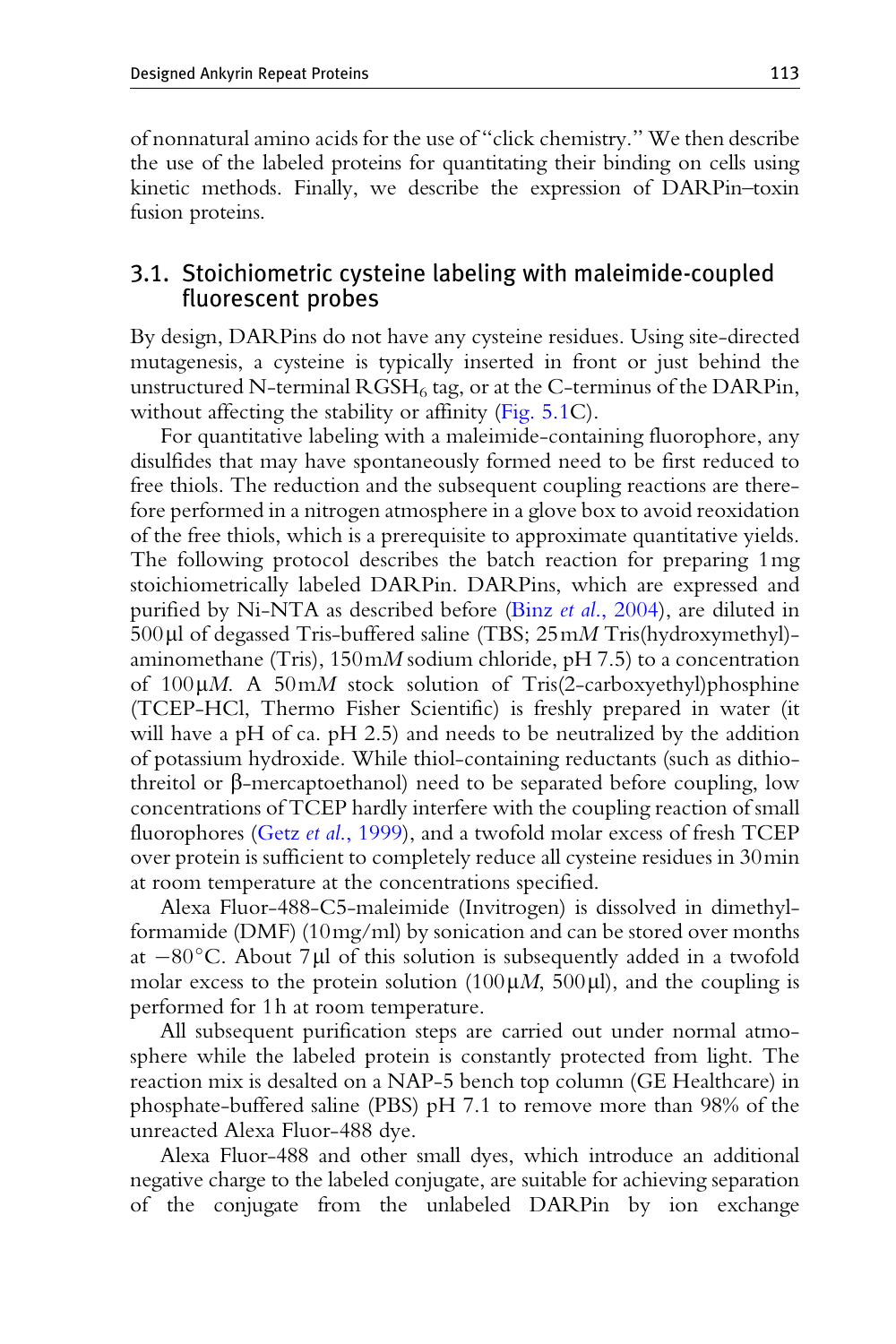chromatography (IEX). For separation of labeling products, a Mono-Q 5/50 GL column (GE Healthcare), equilibrated with Buffer A  $(50 \text{m} M)$  Tris–HCl, pH 8.3, 10mM NaCl), is used and all labeling species are loaded until the initial salt peak has been eluted. For a DARPin of unknown elution behavior, a linear elution gradient of Buffer B (50mM Tris–HCl, pH 8.3, 1M NaCl) is applied over 1h. Once the elution behavior of the labeled DARPin is known, the gradient can be replaced by an optimized step gradient. The elution is monitored by the absorbance at 280nm for the DARPin and 495nm for the Alexa Fluor-488 dye, and fractions of  $500 \mu l$  are collected on an AKTA Explorer FPLC instrument (GE Healthcare). The unlabeled DARPin, with a high 280 nm and no detectable 495nm absorbance, elutes first and is followed by the labeled DARPin, which shows high absorbance at both wavelengths.

Peak fractions of the labeled species are pooled and, after desalting, the labeling efficiency is measured in a spectrophotometer by determining the molar ratio of Alexa Fluor-488 to DARPin within the conjugate, [Alexa<sub>488</sub>]/[DARPin], where

$$
[\text{Alex}_{488}] = \frac{A_{495}}{\varepsilon_{\text{Alex}@495}} \quad \text{and} \quad [\text{DARPin}] = \frac{A_{280} - (A_{495} \times 0.11)}{\varepsilon_{\text{DARPin}}}
$$

Here,  $\varepsilon_{\text{Alexa@495}}$  is the molar absorbance (=71,000) of the dye at 495nm (where the protein absorption is negligible) and  $\varepsilon_{\text{DARPin}}$  is the molar absorbance of at the DARPin at 280nm. The term  $A_{495}\times0.11$  is the absorbance of the dye at 280nm, which is calculated from its absorbance measured at 495nm.

For DARPins with few aromatic residues, the Alexa Fluor-488 dye may contribute much of the absorbance at 280nm, and consequently, the labeling efficiency is difficult to determine. Thus, an alternative method is to resolve the labeled fraction by electrophoresis on a 20% sodium dodecyl sulfate polyacrylamide gel (SDS-PAGE). DARPins labeled with Alexa Fluor-488 will shift toward higher mass and can be identified with a fluorescence camera, while the ratio of labeled to unlabeled form of the protein can be estimated by staining with Coomassie Brilliant Blue.

#### 3.2. Stoichiometric N-terminal labeling with succinimidyl-ester coupled fluorescent probes

To circumvent the need for cysteine mutagenesis, DARPins can also be selectively labeled at the N-terminal amino group. Because of the favorable orientation of the N-cap of a DARPin ([Fig. 5.1](#page-3-0)C), an N-terminally coupled fluorophore is unlikely to interfere with the binding properties of the DARPin. The acylation of primary amines occurs essentially through the nonprotonated form and is thus dependent on the respective  $pK_a$  value.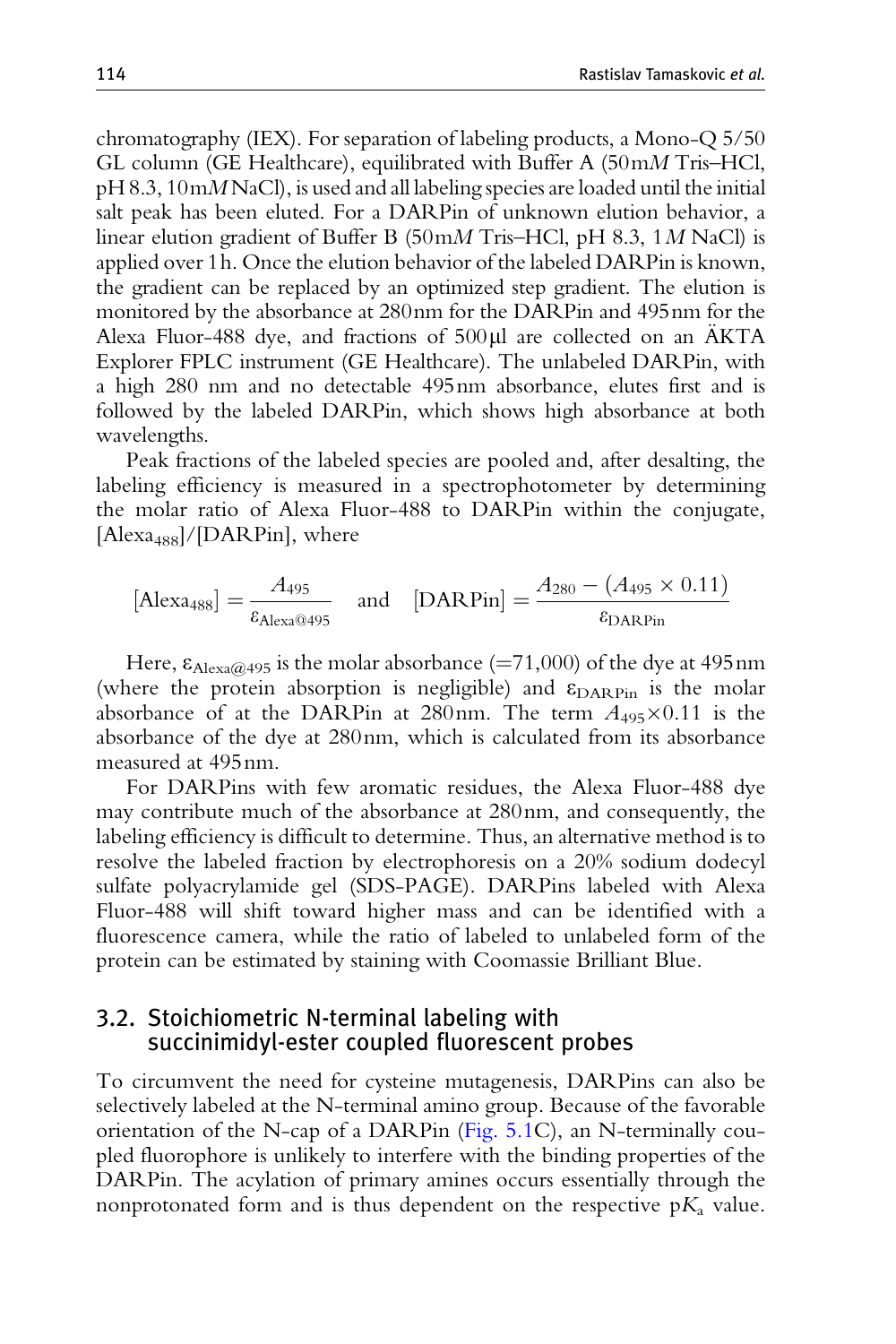<span id="page-14-0"></span>While the N-terminal amine has a  $pK_a$  of 8, the *t*-amino group of a fully exposed lysine side chain has a p $K_a$  of 10.5 (even though buried ones can be significantly lower). There are typically several lysine residues in the protein and their combined reaction with the dye is thus significant even at lower pH. Therefore, reaction conditions (time, pH, and excess of dye) must be set to favor selectivity of the N-terminal amino group labeling and not the yield of the conjugate.

Purified DARP in is diluted to a concentration of  $100 \mu M$  in  $500 \mu$ l PBS, pH 7.1. Alexa Fluor-488 carboxylic acid succinimidyl ester (Invitrogen), dissolved in DMF, is added in a threefold molar excess over protein and the coupling reaction is incubated for 80min at room temperature. The coupling reaction is terminated by rebuffering in TBS on a NAP-5 column.

Monolabeled DARPins (which will be predominantly labeled at the N-terminus) can be purified, similar to cysteine-labeled DARPins, by anion exchange chromatography [\(Section 3.1\)](#page-12-0). The elution profile is monitored at 280 and 495nm and will show multiple peaks. The most prominent peak is likely to represent the N-terminally labeled fraction, while the other peaks correspond to different lysine-labeled species. Unlabeled, monolabeled, and multiply labeled protein can be distinguished based on the ratio of  $A_{280}$  and  $A_{495}$ .

If the assignment of the N-terminally labeled fraction is not unambiguous, a deliberate labeling at higher pH may further help to distinguish between the N-terminal and the lysine-labeled DARPin conjugates. For this purpose, all amines of the DARPin are coupled at pH 8.1 and the products are analyzed analogously by IEX. In the chromatogram overlay of both reactions, the relative amount of N-terminally labeled DARPin is diminished at pH 8.1, while all lysine-labeled DARPin fractions will increase. Exact sequence information of the DARPin modifications can be obtained by analyzing the fractions by means of peptide fragmentation on tandem MS/MS mass spectrometry.

# 3.3. Quantitative PEGylation of DARPins

Large polymeric moieties such as coupled PEG may interfere with binding of DARPins to their epitopes, but only if their attachment point is very close to the paratope. Thus, the coupling of PEG must be site-specific and the attachment point must be remote. In this case, no effect on the off-rate should be found, and only a small effect on the on-rate, for reasons established elsewhere ([Kubetzko](#page-30-0) et al., 2005).

The covalent coupling of maleimide-functionalized PEG to cysteine residues is the most convenient method for site-specific PEGylation. In contrast to small fluorophores, the reactivity of functionalized PEG decreases with higher concentrations and higher MW of the polymer due to the increasing viscosity of the reaction mix.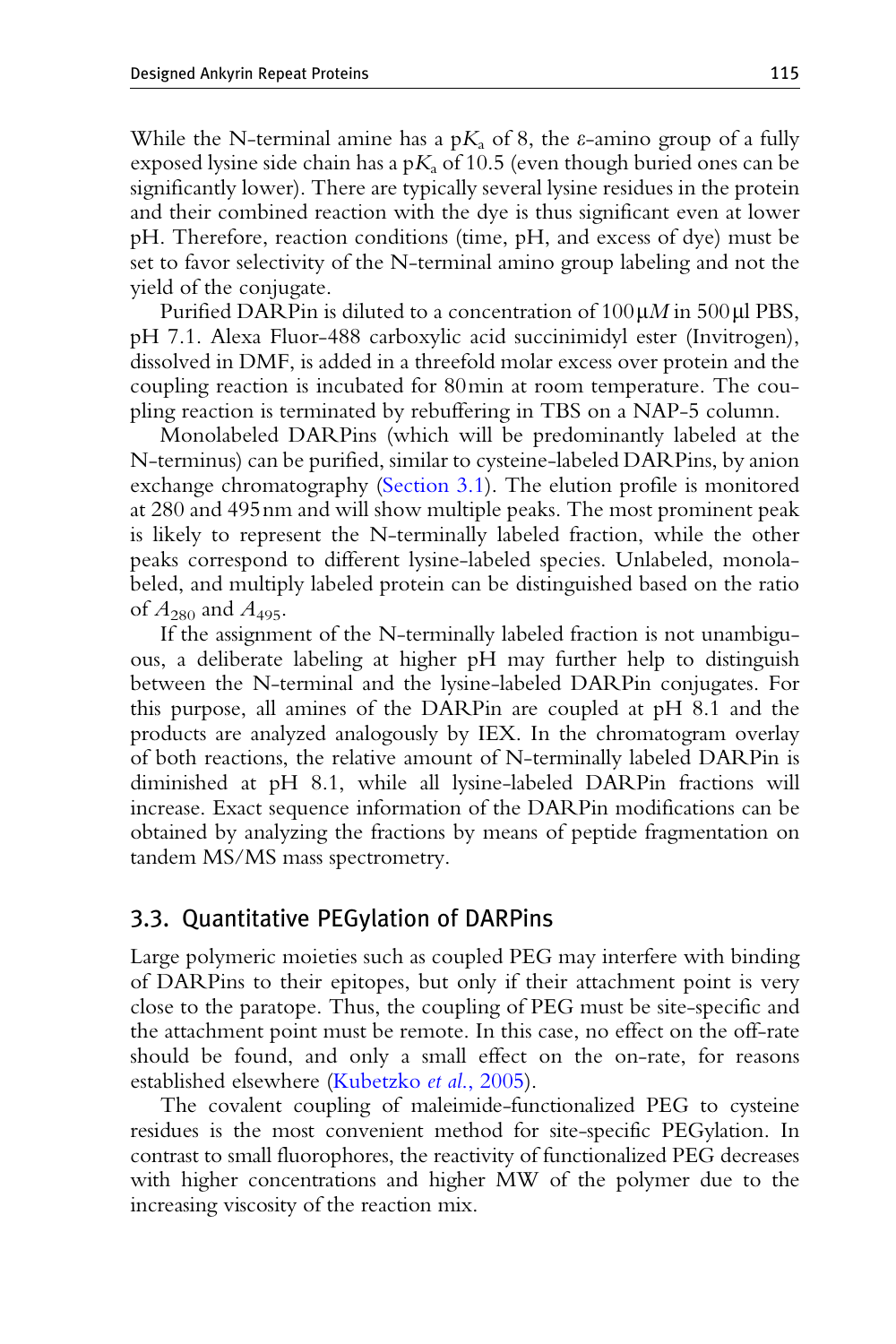Here, we provide a protocol for reacting DARPins in solution with a 40-kDa, 2-branched maleimide-PEG, (SUNBRIGHT GL2-400MA, NOF Corporation). The DARPin is purified according to [Binz](#page-29-0) et al. [\(2004\)](#page-29-0) and diluted to a concentration of  $200 \mu M$  in 2.5ml degassed PBS, pH 7.1.

The maleimide coupling is performed under oxygen-free conditions in a glove box with a nitrogen or argon atmosphere, analogously to the cysteine labeling with fluorophores ([Section 3.1](#page-12-0)). For the PEGylation of DARPins, DTT instead of TCEP is used as reducing agent, due to the straightforward removal of DTT by desalting on a bench top column, which may be inefficient for TCEP (Shafer et al[., 2000\)](#page-31-0). While low concentrations of TCEP do not significantly hinder the coupling of small dyes [\(Section 3.1](#page-12-0)), TCEP measurably affects the rate of the PEGylation reaction, and at long reaction times, side reactions can occur.

A 1M stock solution of DTT is prepared freshly in degassed  $H_2O$  right before use, and  $12.5 \mu$ l of DTT stock solution is added to the protein solution (200 $\mu$ *M*, 2.5ml), vortexed, and incubated for 1h at room temperature. Meanwhile, a PD-10 gravity-flow column (GE Healthcare) is equilibrated with degassed and  $N_2$ -flushed PBS, pH 7.1. DTT is removed from the protein by elution with 3.5ml PBS pH 7.1. A twofold molar excess of a freshly prepared solution of maleimide-PEG is added directly into the reaction mix, and coupling is performed for 4h at room temperature.

All following steps are carried out again in normal atmosphere. Free PEG and uncoupled DARPins can be efficiently removed from PEGylated DARPins by anion exchange chromatography. An AKTA Explorer FPLC system equipped with a Mono-Q 5/50 GL column is suitable to purify a total of up to 20mg PEGylated DARPin per run. The reaction mix is diluted threefold to reduce ionic strength and loaded on the Mono-Q column equilibrated in Buffer A (50mM Tris–HCl, pH 8.3, 10mM NaCl), and the reaction mix is loaded. After unbound PEG has eluted in the flow through, a linear salt gradient of Buffer B  $(50 \text{m} M)$  Tris–HCl, pH 8.3, 1M NaCl) is applied over 1h to efficiently separate the reaction products. The absorbance profile is monitored at 280nm for DARPin, and fractions of  $500 \mu l$  are collected. Due to charge shielding or the steric interference of PEG with the DARPin-column interaction, the PEGylated DARPins will elute before the non-PEGylated DARPins from the Mono-Q column. For identification of the different reaction products, the collected fractions are resolved on a 12% SDS-PAGE and stained with Coomassie Brilliant Blue and, optionally, with barium iodide solution for visualization of PEG (Kurfürst, 1992). The PEG-coupled DARPin run at a higher MW than the calculated one of the conjugate. On gel filtration, they even show a hydrodynamic radius corresponding to an apparent MW of about 300,000Da ([Chapman, 2002; Kubetzko](#page-29-0) et al., 2005).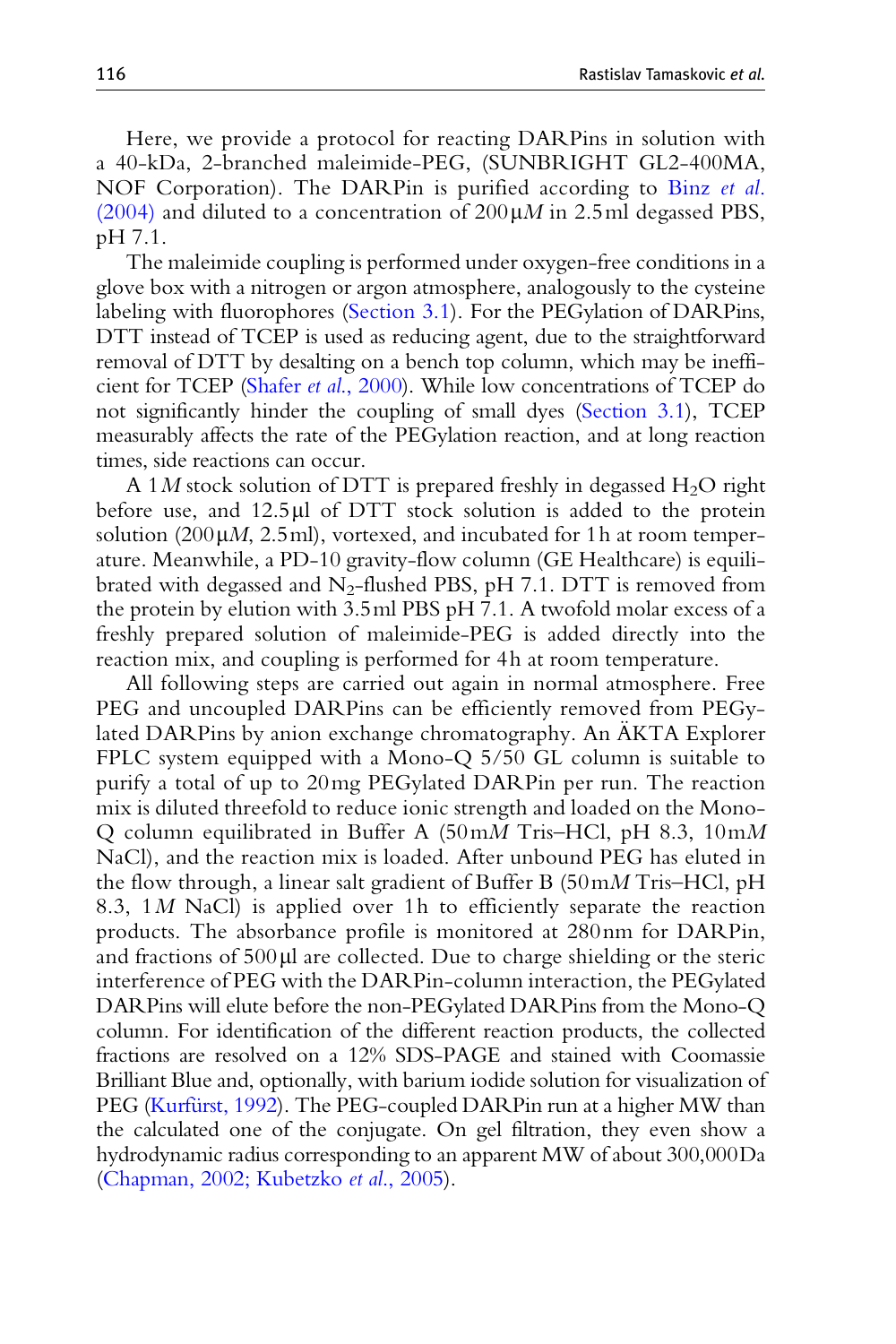As the Tris buffer used in the IEX purification is toxic, it needs to be exchanged prior to *in vivo* applications. Therefore, PEGylated DAR Pins are rebuffered in PBS pH 7.4 by size exclusion chromatography on an FPLC system equipped with a Superdex200 10/300 GL column (GE Healthcare).

## 3.4. Introduction to "Click chemistry"

The azide-alkyne Huisgen cycloaddition ("Click chemistry") offers an orthogonal coupling reaction that does not interfere with functionalities present in proteins (Fig. 5.2). The formation of triazole can be catalyzed by Cu(I) (Deiters *et al.*, 2004; Wang *et al.*, 2003) or by the use of a strained alkyne [\(Debets](#page-29-0) *et al.*, 2010). This strategy especially allows the additional use of a cysteine residue to directionally couple two different ligands sitespecifically (e.g., PEG, and a radioligand or fluorophore). This approach does require, however, the introduction of either an alkyne or an azido functionality into the protein by the use of nonnatural amino acids. The group of D. Tirrell has shown that the methionine analogs azidohomoalanine



Figure <sup>5</sup>.<sup>2</sup> (A) Amino acid analogs which can be incorporated as a methionine analog in E. coli. (B) Azide-alkyne Huisgen cycloaddition ("click chemistry") of an azidohomoalanine residue, incorporated instead of the initiator methionine (the sole Met in the protein), with aza-dibenzocyclooctyne (DBCO), which is available coupled to polyethylene glycol (PEG).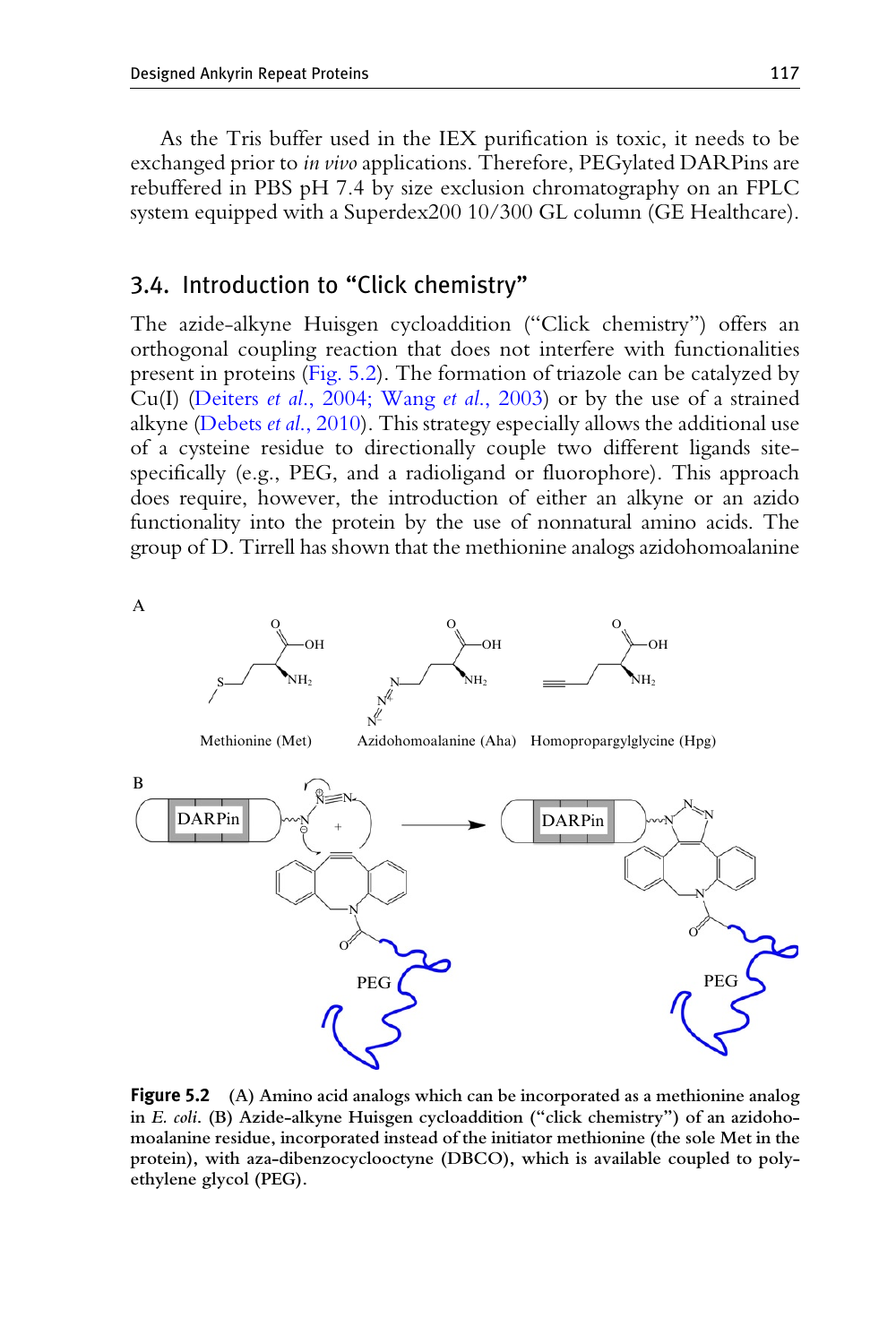(Aha) or homopropargylglycine (Hpg) can be incorporated in recombinant proteins in E. coli in high yields by the use of a Met auxotroph strain [\(Kiick](#page-30-0) et al[., 2002; Teeuwen](#page-30-0) et al., 2009).

DARPins are ideal proteins for the N-terminal modification with methionine analogs *in vivo* as only few (mostly only one) internal methionines are present in the protein backbone. The single methionine present in the N-cap is not required and can be routinely exchanged ([Simon](#page-31-0) et al., [2012\)](#page-31-0). The initiator Met, which is not cleaved in front of the subsequent Arg (of the  $RGSH_6$  tag), is thus the only position where a clickable methionine analog will be incorporated. If a unique Met is desired at another position, the choice of a small second amino acid (Ala, Gly, Ser) leads to efficient cleavage of the initiator Met (Wang et al[., 2008\)](#page-32-0).

## 3.5. Expression of "clickable" DARPins

DARPins can be conveniently labeled with the unnatural amino acids Aha or Hpg using a metabolic incorporation strategy. In a first step, the methionine in the conserved N-cap of the DARPins at position 34 can be exchanged for leucine using universal Quikchange<sup>TM</sup> (Stratagene, La Jolla, USA) primers without altering the biochemical properties of the DARPin molecule. The resulting M34L DARPin mutant is subcloned into a vector containing the *lacI* gene under the stronger  $lacI<sup>q</sup>$  promoter control and transformed into the methionine auxotroph E. coli B-strain B834 DE3 ( $F$  ompT hsdS<sub>B</sub> ( $r_B m_B$ ) gal dcm met (DE3)) (Novagen) for expression. An overnight culture is used to inoculate  $2\times$ YT medium supplemented with 1% glucose and 100  $\mu$ g/ml ampicillin at an OD<sub>600</sub> of 0.1. Cells are cultivated for 2–3h at  $37^{\circ}$ C with agitation. Once an optical density of 1.0– 1.2 is reached, the expression cultures are centrifuged (5000 $\times g$ , 10min, 4 $\degree$ C) and the cells washed thoroughly for three times using ice-cold 0.9% NaCl solution by resuspension with a pipette in order to deplete all extracellular methionine. The cells are constantly cooled on ice to stop further cell growth during the wash procedure. Finally, the cells are reinoculated in M9 minimal medium (SelenoMethionine Medium Base plus Nutrient Mix [a nutrient mix with 19 amino acids], Molecular Dimensions Ltd., UK), containing  $100\mu g/ml$  ampicillin, and are supplemented further with Hpg (Chiralix, Nijmegen, Netherlands) or Aha (Bapeks, Riga, Latvia) (40mg/l) from a sterile filtered stock solution. The expression cultures are incubated for 15 $\min$  at 30 $\mathrm{^{\circ}C}$  in a shaker in order to additionally deplete all intracellular methionine pools of E. coli. The cells are subsequently induced using  $1 \text{m}$  isopropyl- $\beta$ -D-thio-galactopyranoside (IPTG) and incubated for 4h at  $30^{\circ}$ C for expression of "clickable" DARPins. Finally, all cells are pelleted by centrifugation, resuspended in PBS, and pelleted again. The resulting pellets are snap-frozen and stored at  $-80^{\circ}$ C.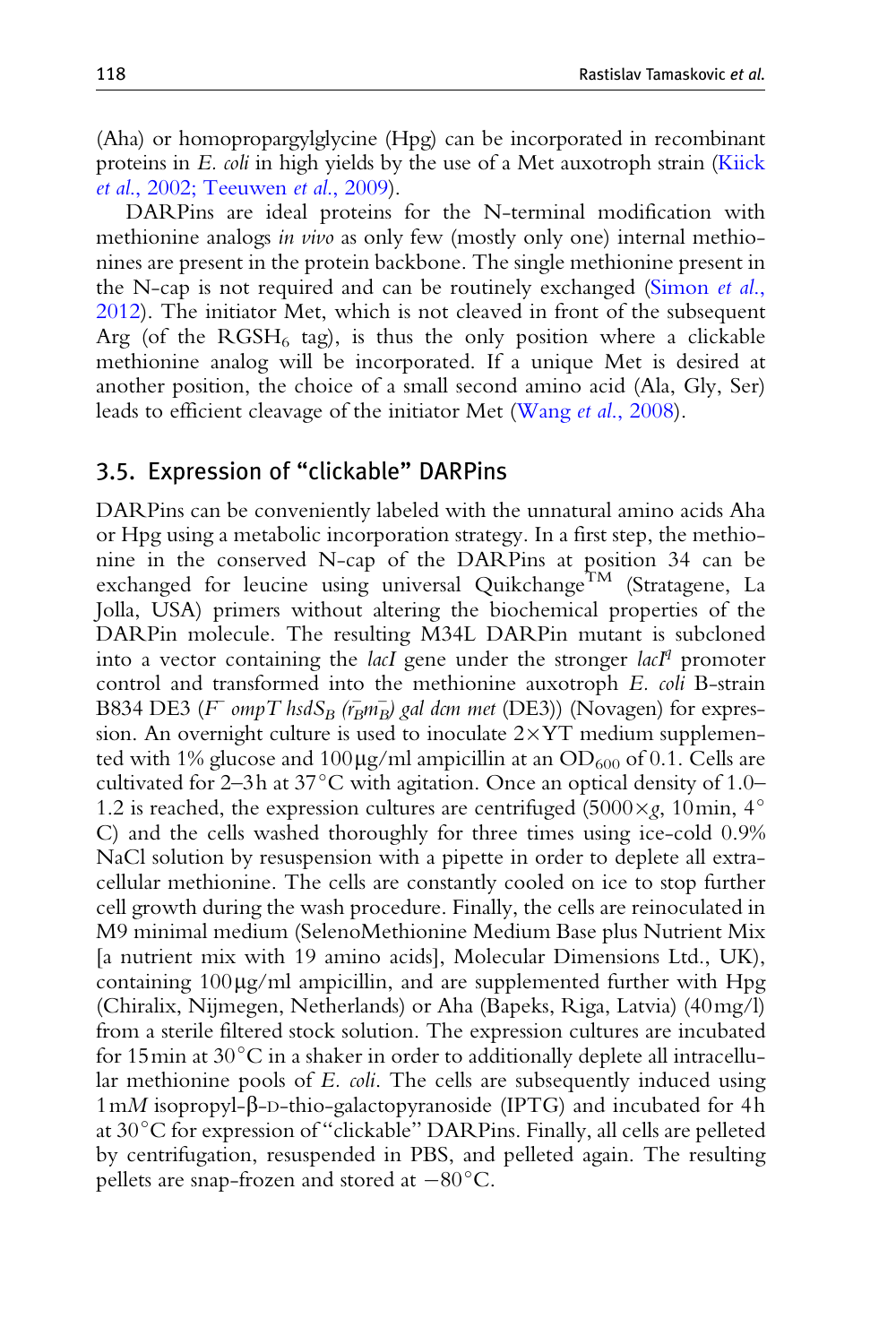# 3.6. IMAC purification of "clickable" DARPins

The pellets are thawed on ice with HBS\_W buffer (50mM Hepes,  $150 \text{m}$ NaCl,  $20 \text{m}M$  imidazole, pH 8.0) supplemented with  $2 \text{mg}/l$  lysozyme and lysed for 3–4 times using a French<sup>®</sup> pressure cell press (Aminco) at 1200 psi. The lysate is centrifuged  $(28,000 \times g, 4^{\circ}C, 1h)$  and the supernatants are applied on pre-packed bench top Ni-NTA immobilized metal ion affinity chromatography (IMAC) columns (Qiagen). The proteins are washed with 20 column volumes (CV) of HBS\_LS (50mM Hepes, 20mM NaCl, 20mM imidazole, pH 8.0) followed by HBS\_HS (50mM Hepes, 1M NaCl, 20 mM imidazole, pH 8.0) washes for 20 CV. Next, the IMAC columns are again washed with HBS\_W (see above, 10 CVs) and the proteins are eluted using PBS\_E (PBS, 300 mM imidazole, pH 7.4). The fractions are quantified using a Nanodrop spectrophotometer (Thermo Scientific). The proteins are thoroughly dialyzed against PBS overnight, aliquoted, snap-frozen, and stored for "click"-labeling. Usual protein yields are 25–30mg DARPin per liter expression culture depending on the clone and expression time after induction.

# 3.7. Analysis of "clickable" DARPins

Incorporation of the nonnatural amino acids Aha or Hpg can be analyzed using N-terminal protein sequencing (Edman degradation). Briefly,  $5-15\mu$  of the protein sample is diluted in 100 $\mu$ l 0.1% TFA and loaded on a Prosorb Sample Preparation Cartridge (ABI), washed two times with 0.1% TFA, and transferred onto a PVDF membrane. The N-terminal amino acid composition is then analyzed using a PROCISE cLC 492 device. The nonnatural amino acids appear as new peaks that cannot be assigned to methionine: Whereas methionine gives a maximum signal at a retention time of 17.5min, the maximum of either Hpg or Aha is approximately 16min. Only very low amounts of methionine, in the noise range, can be detected after successful incorporation of the nonnatural amino acids.

The "clickable" DARPins can in addition be quantified via amino acid hydrolysis using the AccQ Tag Ultra kit (Waters). Ten microliters of the protein sample is dried followed by a vapor phase hydrolysis in 6M HCl for 24h at 110 $^{\circ}$ C under argon. The dry sample is taken up in 50µl borate buffer and  $10\mu$  are derivatized according to the manufacturer's recommendations, and the amino acids are separated on a UPLC system (Waters). Additionally, norvaline is taken as an internal standard and transferrin as a control protein. The analysis normally reveals no methionine present in the "clickable" DARPins after hydrolysis as a result of the substitution by the methionine surrogates.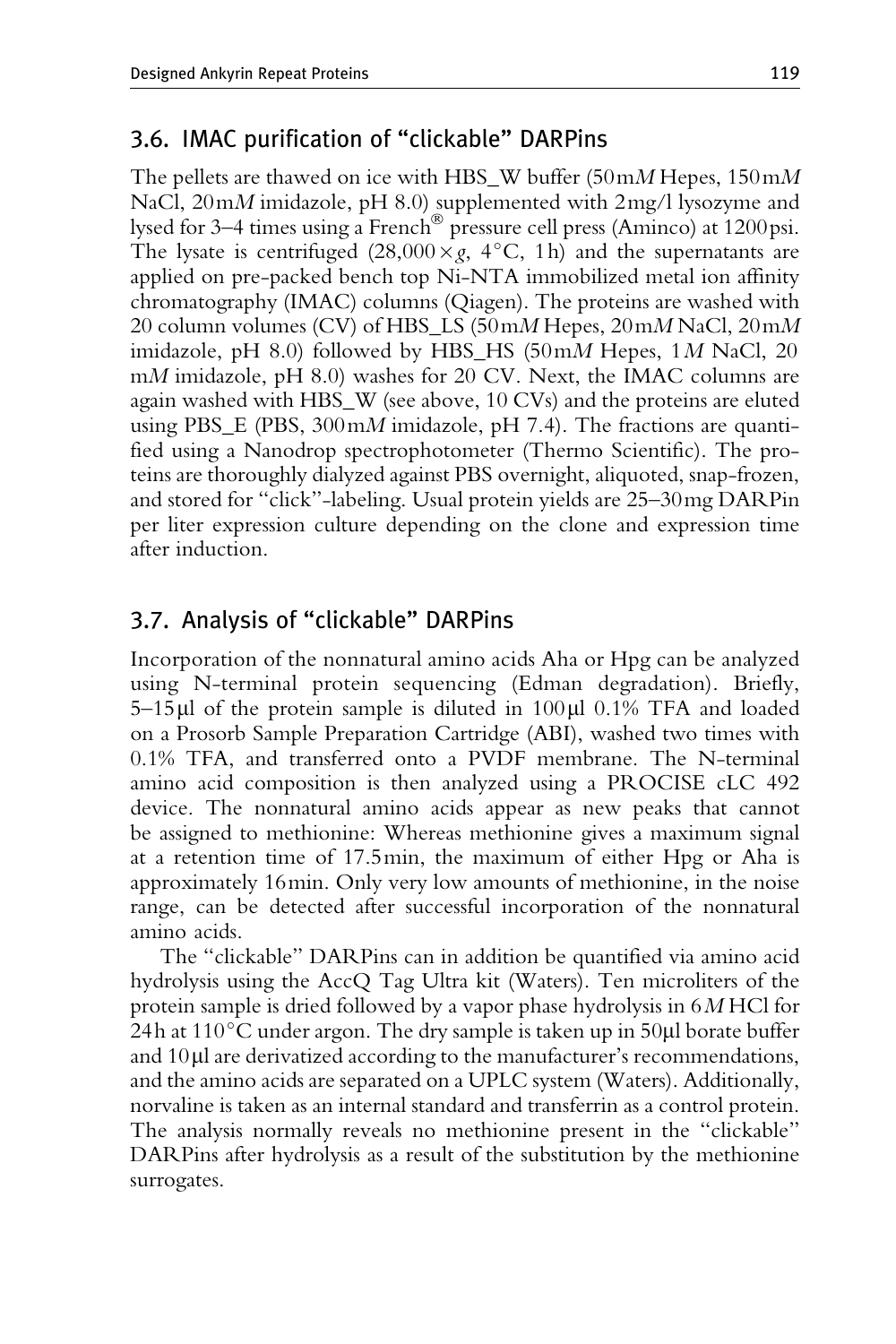## 3.8. Site-specific PEGylation of DARPins using Cu-free "click chemistry"

PEGylation of DARPins at the N-terminus is performed by using azadibenzocyclooctyne (DBCO)-PEG-20kDa (Click Chemistry Tools) for Cu-free labeling (Debets et al[., 2010\)](#page-29-0). "Clickable" azido-DARPins (containing an N-terminal Aha) (100 $\mu$ M in PBS) are mixed with two- to threefold molar excess of DBCO-PEG-20kDa from a 5mM DBCO-PEG-20kDa stock in PBS. At these concentrations, after 3–4h at room temperature or overnight at  $4^{\circ}$ C (without the necessity of agitation), the yield reaches about 70–80% (Fig. 5.3). Increasing the temperature leads to increased reaction rates. The maximal yield after extended reaction times (48h at room temperature) is usually about 85%, where the residual non-PEGylated 15% can be assigned to DARPin molecules whose N-terminal methionine substitute Aha has been posttranslationally cleaved off by the E. coli methionine aminopeptidase in vivo (Wang et al[., 2008](#page-32-0)), as detected by N-terminal sequencing.

The reaction is not depending on particular buffers, can be performed in a broad pH range, and can even be used in combination with buffers containing imidazole from the elution of IMAC purification straight away. The PEGylated product is detected as a band shift of the DARPins using 15% SDS-PAGE as described above for the cys-maleimide PEGylation.

# 3.9. Purification of "click" PEGylated DARPins

Anion exchange is used to separate PEGylated from non-PEGylated DAR-Pins and free DBCO-PEG [\(Seely and Richey, 2001](#page-31-0)), as described for the cys-maleimide PEGylation ([Section 3.3\)](#page-14-0). In order to reduce viscosity and ionic strength, the proteins are diluted in Buffer A  $(50 \text{m} M$  Hepes,  $20 \text{m} M$ 



Figure <sup>5</sup>.<sup>3</sup> Time course of the Cu(I)-independent "click reaction": reaction of a DARPin containing an N-terminal Aha with DBCO-PEG-20kDa (15% SDS-PAGE, stained with Coomassie Brilliant Blue).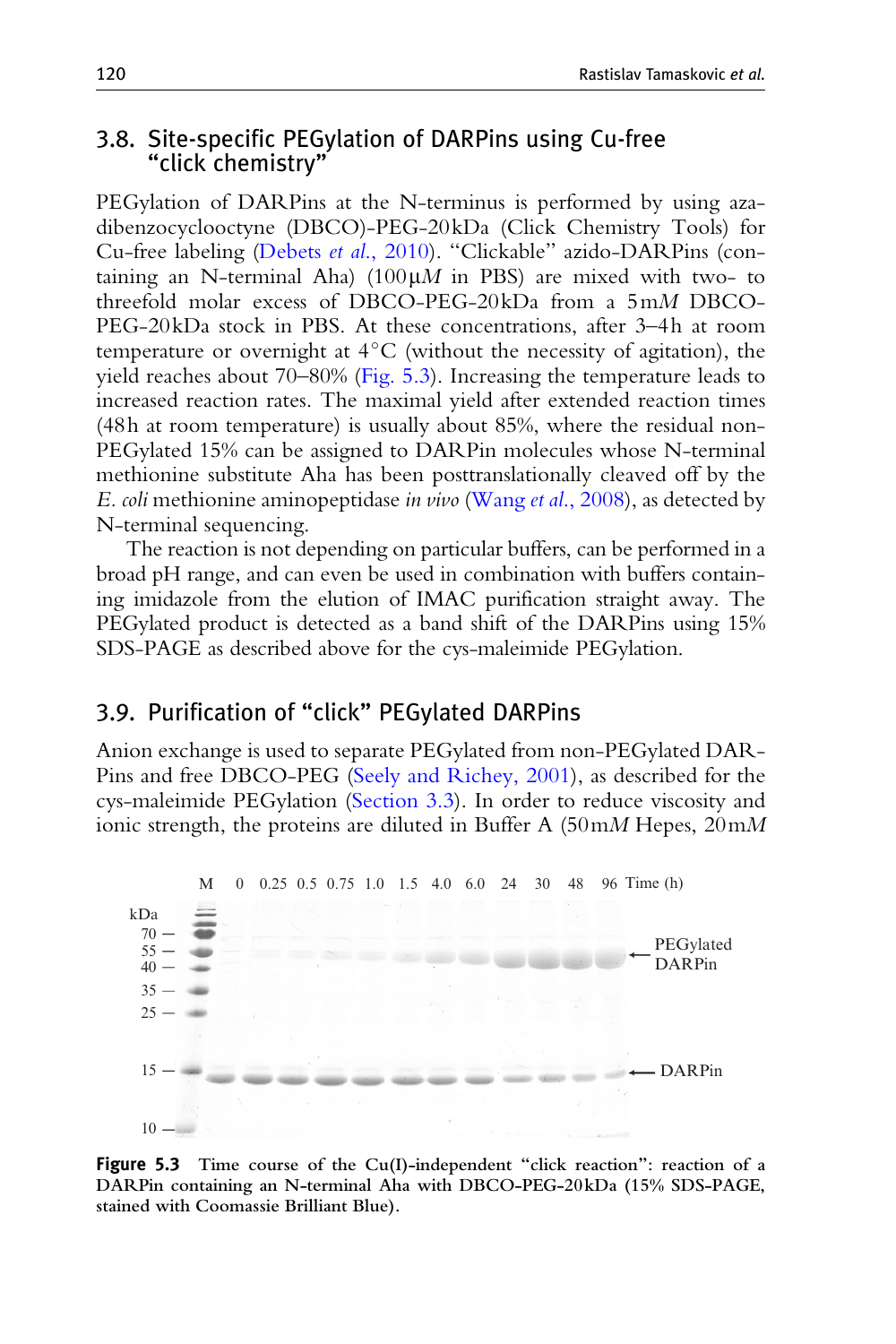NaCl, pH 8.5) and loaded on a MonoQ 5/10 column (GE Healthcare) connected to a pre-equilibrated AKTA Explorer FPLC system (GE Healthcare). The proteins are eluted using a linear gradient of Buffer B  $(50 \text{m}M)$ Hepes, 1M NaCl, pH 8.5). Whereas the non-PEGylated DARPins remain bound to the anion exchange column, the PEGylated DARPins are eluted early as a result of the covalent attachment of PEG and can be quantitatively eluted at lower salt concentrations as described elsewhere [\(Seely and](#page-31-0) [Richey, 2001](#page-31-0)). Using this method, unreacted DBCO-PEG-20kDa is eluted in the flow through and can thus be separated from the proteins. The fractions containing the PEGylated DARPins are pooled and desalted or dialyzed against PBS for further use.

#### 3.10. Measurement of DARPin binding affinity to whole cells

Frequently, DARPins binding to surface receptors have been obtained by selection to the purified receptor, and thus it is important to determine the affinity to the receptor in the natural context on intact viable cells. Binding might be influenced by the local membrane environment, the accessibility of particular epitopes, and posttranslational modifications of the receptors.

Unfortunately, there are technical challenges with many methods when applying them to viable cells. The most common method, the measurement of equilibrium binding of radioactively labeled ligand by radioimmunoassay, has a large experimental error because of the high number of washing steps and the difficulty in discriminating between intact cells and damaged cells with permeable membranes. We therefore elaborated methodology based on fluorescence-activated cell sorting (FACS). By gating on forward and side scatter, we can selectively measure binding to live cells.

To obtain correct values for ligand binding parameters from surface receptors such as HER2, internalization has to be minimized. We thus routinely preincubate the cells with 0.1% sodium azide (blocking ATP-driven endocytosis) for 30 $\text{min}$  at 37 $\textdegree$ C before incubating with DARPins and have this concentration of sodium azide present during all steps. It was found that by this means, >95% inhibition of HER2 internalization is achieved while keeping reasonable viability of BT474 cells. Under these conditions, DARPins completely dissociate over time, with almost no fluorescence remaining associated with the cells after extended time. However, it has to be noted that the efficient inhibition of internalization could be highly celltype- and receptor dependent. For other cell lines or receptor–ligand systems, different classes of inhibitors of endocytosis, for example, monodansyl cadaverine, phenylarsine oxide, chlorpromazine, amantadine, monensin, or  $K^+$ -depletion, may be the preferred choice ([Vercauteren](#page-32-0) *et al.*, 2010). It is therefore recommended to define the most suitable conditions for suppression of endocytosis in every particular experimental setup.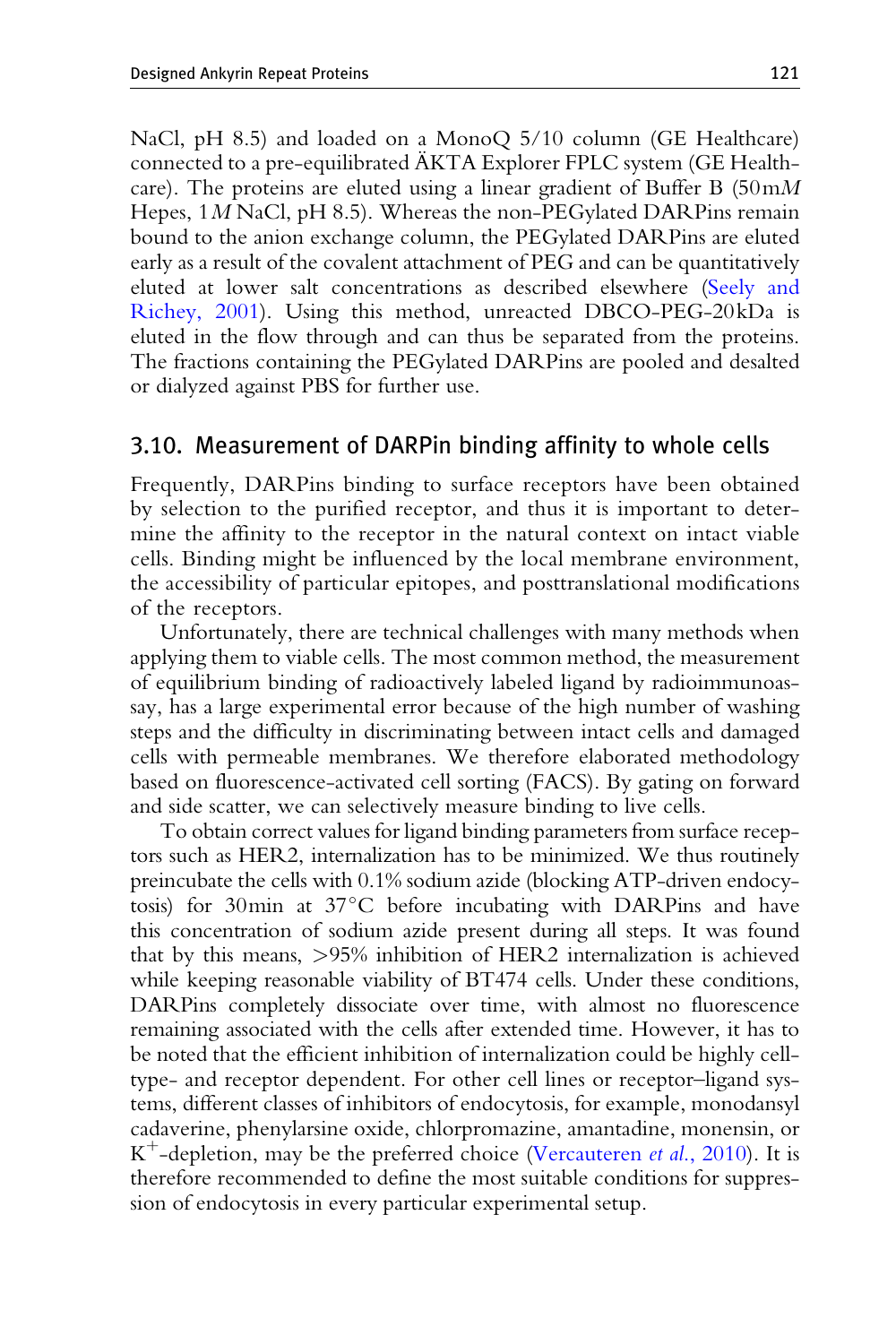#### <span id="page-21-0"></span>3.11. Determination of the dissociation constant by equilibrium titration on cells

Equilibrium titration experiments can in principle be used to quantify the number of receptors on the cell surface as well as for determination of ligand affinity. It should be noted, however, that this method is limited to  $K_D$ values in the nanomolar range and cannot be used for tighter-binding ligands (see [Section 3.12](#page-23-0)).

Since reaching equilibrium is a prerequisite for the accurate determination of dissociation constants, it is important that incubation with the labeled ligand proceeds for a sufficient period of time, which may range from a few minutes to several hours, depending on ligand affinity, temperature, and analyte concentration. In a typical equilibrium titration experiment, cells (e.g., BT474 or SKOV3 overexpressing the HER2 receptor) are incubated at concentration of  $1 \times 10^6$  cells/ml with the labeled ligand, for example, DARPin-Alexa Fluor-488 conjugates, at concentration varying from  $50pM$  to  $100nM$  at room temperature for 1h or longer, if required (Fig. 5.4). The incubation is maintained under conditions with minimized



Figure <sup>5</sup>.<sup>4</sup> Equilibrium titration of cellular receptors with labeled ligands. Simulated data of mean fluorescent intensity are shown according to Eq. [\(5.2\),](#page-22-0) as they are typically obtained when measuring binding of a fluorescently labeled DARPin by FACS. It can be seen that a reliable determination of  $K<sub>D</sub>$  by curve fitting is only possible for affinities weaker than 1nM, otherwise the curves become practically identical (independent of  $K<sub>D</sub>$ ), especially when considering scatter in the data. Conversely, with high-affinity data, the equivalence point allows precise determination of the receptor concentration (insert, vertical line indicating the equivalence point). When the number of cells is known, the receptor number per cell is directly obtained.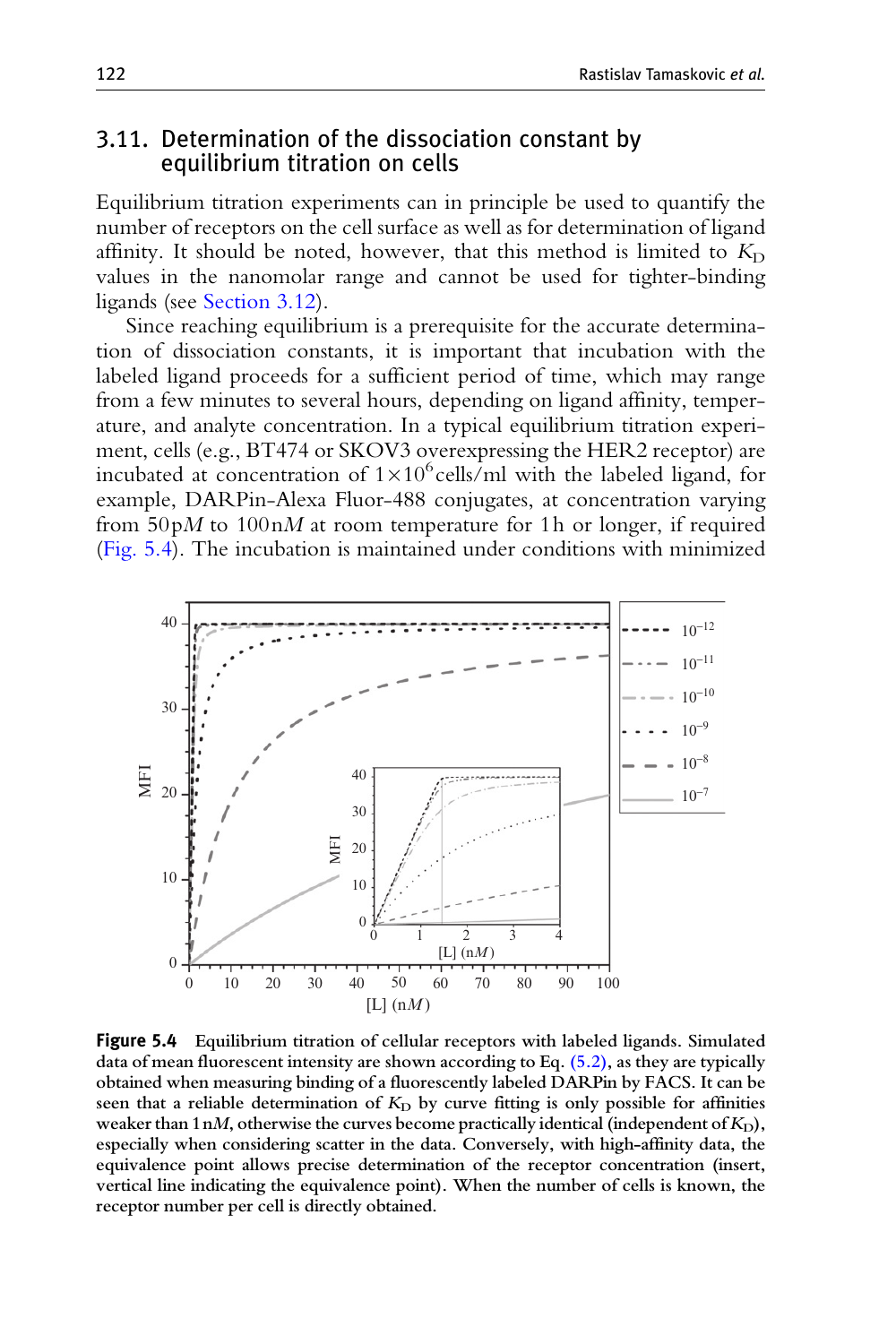<span id="page-22-0"></span>receptor internalization in PBS containing  $1\%$  (w/v) BSA and 0.1% (w/v) sodium azide (abbreviated PBSBA). For each concentration point, a 1-ml cell-DARPin suspension is subjected to FACS analysis on the FL1 detector (530/20 band pass filter) of an appropriate instrument equipped with a 488-nm argon laser. Before measurements, the cells are briefly washed once with ice-cold PBS to suppress the background arising from the unspecific binding of labeled ligand. If necessary, control samples are preincubated with 100-fold excess of unlabeled DARPins, and the recorded values are subsequently subtracted from total binding to correct for unspecific background.

The data are usually analyzed by nonlinear regression to a simplified binding isotherm:

$$
MFI = MFI_{\text{max}} \frac{[L]}{[L] + K_{D}}
$$
\n(5.1)

where MFI is the measured mean fluorescence intensity (corrected for the background), MFI $_{\text{max}}$  the background-corrected plateau value corresponding to saturated receptors, [L] the concentration of the labeled ligand, and  $K_D$  the dissociation constant to be determined. Equation (5.1) does not take ligand depletion into account, which occurs with tightly binding ligands at stoichiometric ratios with receptor. A more accurate version is the following equation

$$
MFI = \frac{MFI_{\text{max}}}{[C]_{\text{max}}} \left( \frac{[R] + [L] + K_D}{2} - \sqrt{\left( \frac{[R] + [L] + K_D}{2} \right)^2 - [L] \cdot [R]} \right)
$$
\n
$$
(5.2)
$$

where the variables are as in Eq.  $(5.1)$ , and [R] is the molar concentration of receptor. The value  $MFI_{\text{max}}/[C]_{\text{max}}$  is a proportionality constant determined from the fit, relating the maximal response to the maximal concentration of receptor–ligand complex C.

It has to be noted that determinations of dissociation constants by equilibrium titration possesses some inherent limitations. For instance, if the analyte concentration is far above its  $K<sub>D</sub>$ , only inaccurate affinity determinations are possible, as the receptor–ligand complexes are saturated upon titration [\(Fig. 5.4](#page-21-0)). For high-affinity binders ( $K<sub>D</sub>$  below 100 pM), this problem cannot be simply solved by dilution, as the sensitivity limits of most detection methods will be reached. However, if the ligand affinity is too low ( $K_{\rm D}$  above 100nM), the rate of dissociation is usually too high for ligand to remain bound to the receptor during washing steps and analysis. Although this problem can be mitigated by an indirect measurement setup employing the unlabeled ligand of interest in combination with a labeled high-affinity competitor, such a high-affinity binder is often not available. Hence,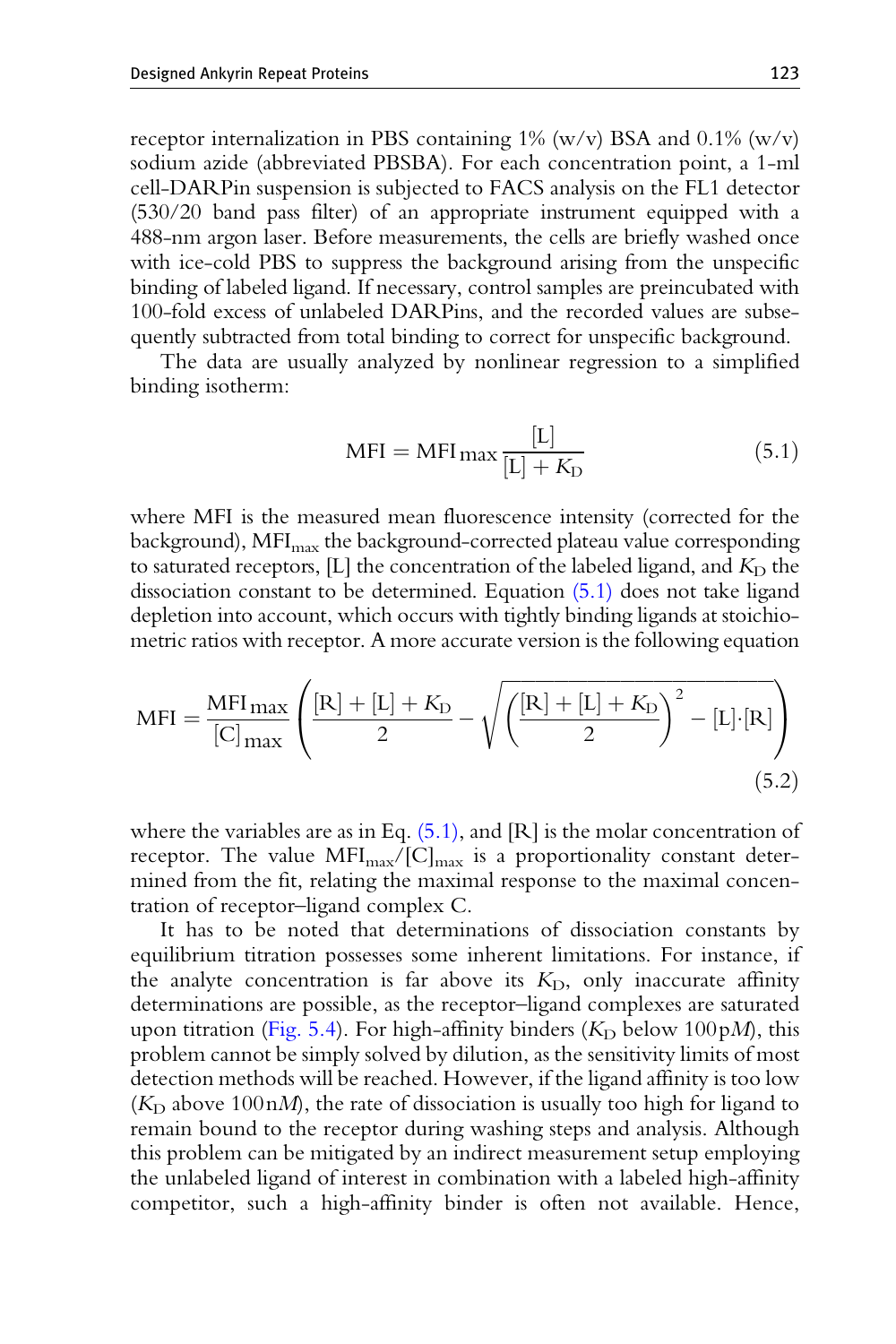<span id="page-23-0"></span>accurate measurements for equilibrium dissociation constant determination can be obtained with ligand concentrations in the range of the  $K_D$ , and experimental constraints demand that this has to be around 1–100nM.

However, equilibrium titration with labeled ligand can be readily used to estimate (from the equivalence point in the titration) the total number of receptors expressed on cells (Zahnd et al[., 2010b](#page-33-0)). This is possible because the receptor concentration equals the concentration of the titrating ligand at the equivalence point of a binding isotherm recorded under conditions where the molar concentration of both the receptor and the ligand are sufficiently above the  $K<sub>D</sub>$ . The situation with  $K<sub>D</sub>\llbracket R \rrbracket$  and  $K<sub>D</sub>>[R]$  is shown with simulated data in [Fig. 5.4](#page-21-0).

#### 3.12. Determination of kinetic parameters of binding on cells

Measuring affinities of picomolar ligands by equilibrium titration is very inaccurate, inasmuch as for sensitivity reasons it would require ligand concentrations in the range far above the  $K<sub>D</sub>$  value. Thus, it is preferable to determine the dissociation constant indirectly as the ratio of the dissociation rate constant and the association rate constant. Also, the knowledge of these kinetic parameters often contains additional valuable information.

The rate of association, defined as

$$
\frac{\mathrm{d}[\mathrm{C}]}{\mathrm{d}t} = k_{\mathrm{on}} \cdot [\mathrm{L}] \cdot [\mathrm{R}] \tag{5.3}
$$

where [L] is the DARPin ligand, [R] is the uncomplexed receptor, [C] is the receptor–ligand complex, and  $k_{on}$  (in units of  $M^{-1}s^{-1}$ ) is the association rate constant, can be determined by following the binding of labeled DARPin to cells during defined time intervals. The determination of  $k_{on}$ does require an estimate of the receptor number per cell and knowledge of the cell number, which is best achieved by titration at high concentrations ([Fig. 5.4](#page-21-0), inset). Note that [C] is proportional to MFI (more precisely, the receptor-specific part of the signal)

The rate of dissociation is defined as

$$
-\frac{\mathrm{d}[\mathrm{C}]}{\mathrm{d}t} = k_{\text{off}} \cdot [\mathrm{C}] \tag{5.4}
$$

where  $k_{\rm off}$  is the dissociation rate constant (units of  ${\rm s}^{-1}$ ). At equilibrium, the sum of both rates is zero, and thus

$$
K_{\rm D} = \frac{[L] \cdot [R]}{[C]} = \frac{k_{\rm off}}{k_{\rm on}} \tag{5.5}
$$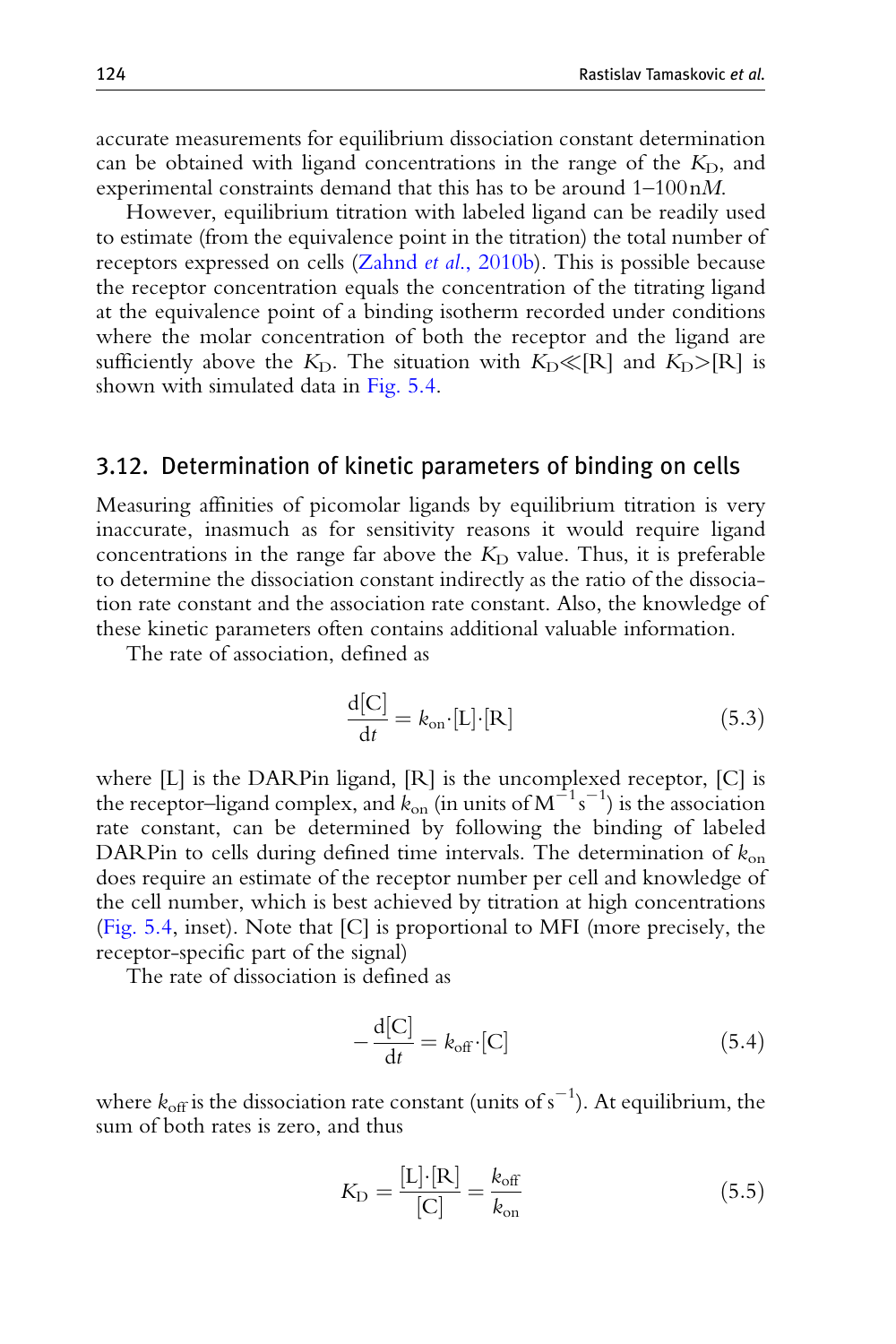<span id="page-24-0"></span>For on-rate determinations, BT474 cells are incubated at a concentration of  $1 \times 10^6$  cells/ml with 2.5, 7.5, and 22.5 nM DARPin-Alexa Fluor-488 conjugates in PBSBA at room temperature for defined time intervals, ranging from 1 to 60min. For each time point, a 1-ml aliquot of cells is withdrawn and subjected to FACS. Since the applied concentrations of the labeled ligand conjugates are very low, and since the time resolution of the measurement is to be maintained to ensure the accuracy of the on-rate determination, the samples are processed without further washing. For each time point, at least 10<sup>4</sup> intact cells (gated as a uniform population on a FSC/ SSC scatter plot) are counted, and the MFI is recorded. Parameters are fitted with a monoexponential equation

$$
MFI = MFI_{\text{max}}(1 - e^{-k_{\text{obs}}t})
$$
\n(5.6)

where  $k_{obs}$  is the observed association rate constant, and

$$
k_{\rm obs} = k_{\rm on} \cdot [L] + k_{\rm off} \tag{5.7}
$$

In an association-type experiment where  $k_{\text{off}}$  is not immeasurably small, the increment of MFI combines the ligand binding with the concomitant ligand dissociation and thus, more precisely, describes the rate of reaching equilibrium in a given receptor–ligand system. As a consequence, the actual  $k_{on}$  can only be determined in conjunction with the preceding measurement of the dissociation rate constant  $k_{\text{off}}$ . Typically, the ligands display onrate constants in the range of  $10^5$  to  $10^6 M^{-1}$ s<sup>-1</sup>. An example of an on-rate determination experiment is shown in [Fig. 5.5A](#page-25-0).

To perform off-rate determinations, the receptors are saturated with the labeled ligand, which is subsequently allowed to dissociate, and the amount of remaining cell-bound ligand is repeatedly monitored by FACS at defined time points, usually spanning the interval from 1min to several hours, depending on dissociation rate. To prevent rebinding of dissociated ligand to the free receptor, which would prevent a correct determination of  $k_{\text{off}}$ , a large excess (100-fold) of unlabeled ligand should be included in the reaction, which will block each unoccupied receptor after dissociation of the labeled ligand. For instance, BT474 cells at a concentration of  $1\times10^6$  cells/100 $\mu$ l are saturated with  $50nM$  anti-HER2 DARPin-Alexa Fluor-488 conjugates for 60min on ice in PBSBA. Thereafter, the cells are washed extensively (at least three times) with ice-cold PBSBA to remove unbound labeled DARPin. The cells are then diluted 10-fold to a final concentration of  $1 \times 10^6$  cells/ml in PBSBA and gently agitated at room temperature for the duration of the measurement. To prevent reassociation of dissociated DARPin-Alexa Fluor-488 conjugate, an excess of competitor  $(100nM)$  unlabeled DARPin) must be added. Under these conditions, complete loss of fluorescence over time should be seen, indicating that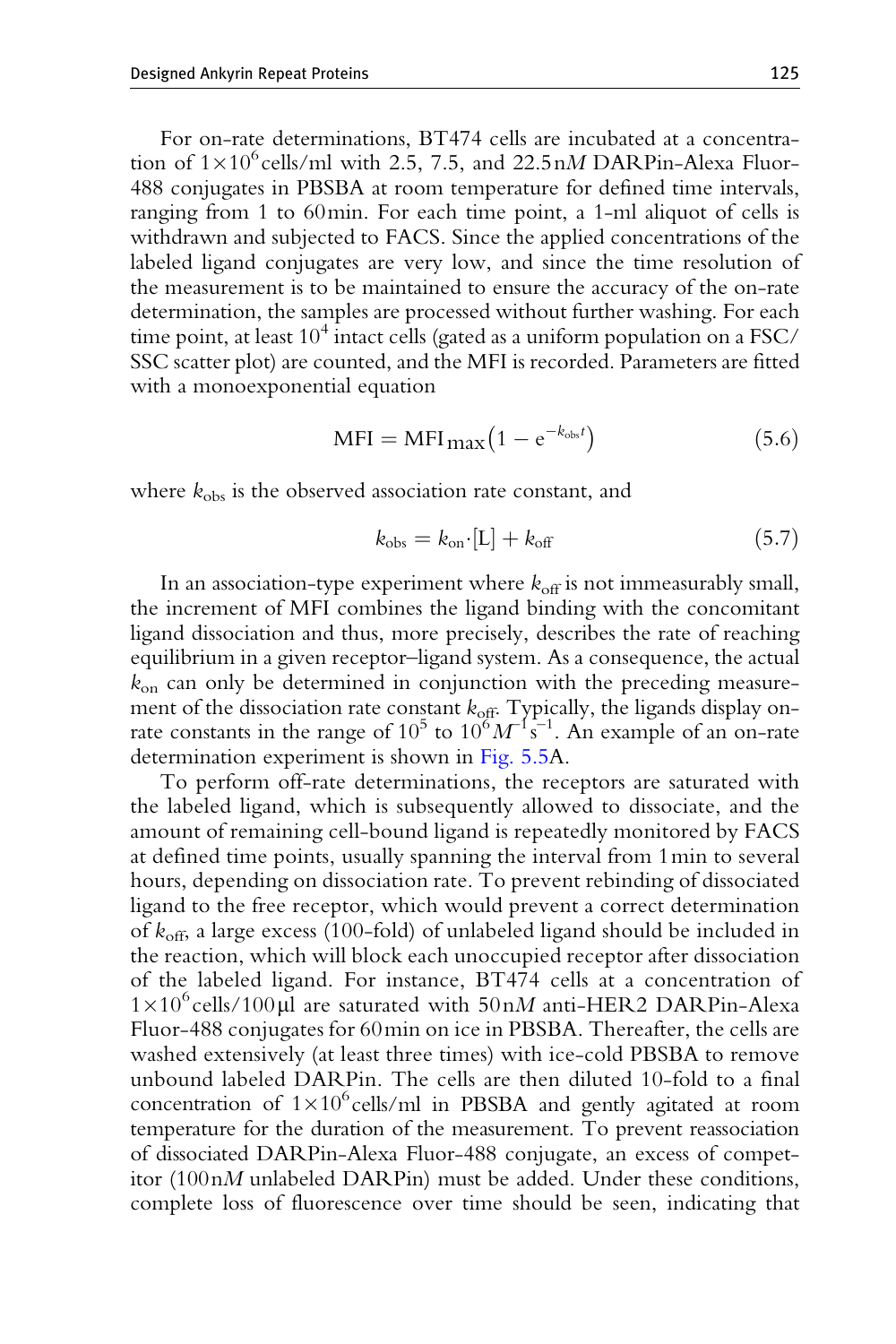<span id="page-25-0"></span>

Figure <sup>5</sup>.<sup>5</sup> Association and dissociation kinetics of DARPin-Alexa Fluor-488 conjugate, binding to HER2 on BT474 cells. The mean fluorescence intensity (MFI), as recorded by FACS, is monitored as a function of time. (A) The DARPin-HER2 association is monitored at three DARPin-Alexa Fluor-488 concentrations as indicated. The association rate constant is evaluated with Eqs. [\(5.6\) and \(5.7\)](#page-24-0). (B) DARPin dissociation of BT474 cells preloaded with DARPin-Alexa Fluor-488 after dilution in fresh buffer in the presence of unlabeled competitor DARPin. The dissociation rate constant is evaluated with Eq.  $(5.8)$ . The  $K<sub>D</sub>$  is determined with Eq.  $(5.5)$ .

both rebinding and receptor internalization have been successfully prevented. Before FACS measurements, the cells are briefly washed once with ice-cold PBS. A typical dissociation experiment is shown in Fig. 5.5B.

Collected data are fitted with the following equation

$$
MFI = (MFI_{\text{max}} - MFI_{\infty})e^{-k_{\text{off}}t}
$$
\n(5.8)

where MFI<sub>max</sub> is the initial value, and MFI<sub> $\infty$ </sub> is the plateau value after long dissociation.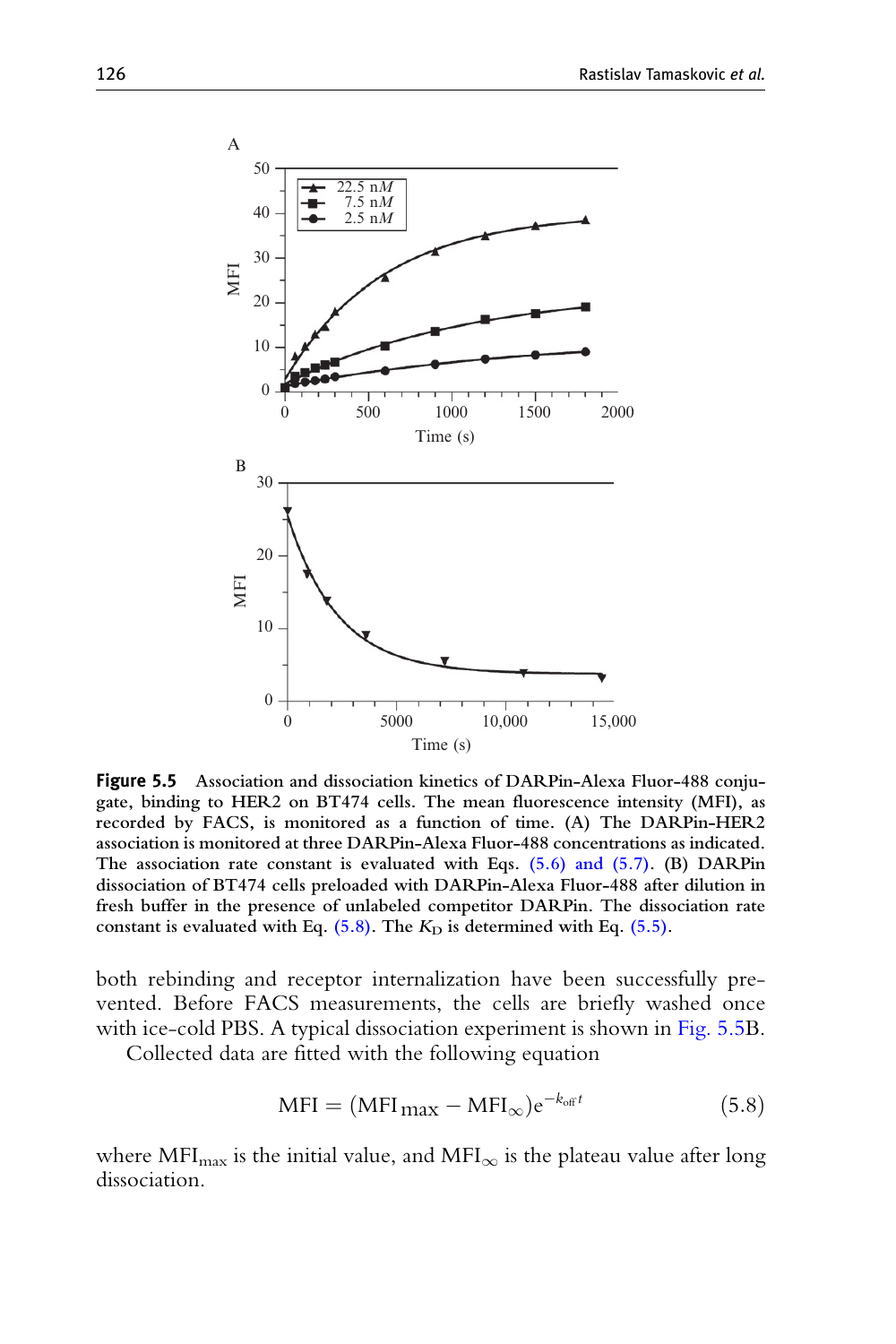<span id="page-26-0"></span>In principle, the experiment can be carried out also in the reverse fashion, by preincubating the cells  $(1 \times 10^{6} \text{ cells}/100 \mu\text{I})$  with  $50 \text{n}M$  unlabeled DARPin. Upon washing cells three times to remove unbound DARPins, the dissociation is started by competing with 100nM of Alexa Fluor-488-conjugated DARPin. In this case, the dissociation of the unlabeled DARPin is measured by the increase of fluorescence, as dissociation is much slower than the very rapid association of the labeled DARPin under these conditions. Irrespective of experimental setup, the dissociation rates for potent receptor-binding DARPins are typically in the range of  $10^{-3}$  –  $10^{-5}$  s<sup>-1</sup>.

## 3.13. Expression and purification of DARPin–toxin fusion proteins

Potential applications for DARPins include the targeted delivery of protein toxins [\(Martin-Killias](#page-30-0) et al., 2011). P. aeruginosa ETA (Siegall et al[., 1989\)](#page-31-0) has been widely used for this purpose. The DARPin replaces the natural N-terminal domain of the toxin, which mediates binding to the  $\alpha_2$  macroglobulin receptor. DAR Pins are fused via a 12-amino acid linker (GSG<sub>4</sub>)<sub>2</sub> to the 40-kDa truncated form of  $ETA_{252-608}KDEL$  (ETA''), which was cloned as described (Di Paolo et al[., 2003; Wels](#page-29-0) et al., 1992). ETA" comprises residues Glu252–Pro608 (numbering of the mature protein), fused to a C-terminal His<sub>6</sub> tag followed by KDEL (denoted  $ETA_{252-608}KDEL$  or  $ETA^{\prime\prime}$ ). For purification and detection, the construct in addition contains an MRGS-His $<sub>6</sub>$  tag at the N-terminus.</sub>

The DARPin–toxin fusion proteins are expressed in soluble form in the cytoplasm of E. coli, using a vector derived from pQE30 (Qiagen), but containing the *lac* repressor gene under the control of the stronger *lacI<sup>q</sup>* promoter. The  $DARPin-ETA''$  fusion proteins are expressed in soluble form in the E. coli strain BL21 (DE3) (Stratagene). Precultures are grown in  $2\times$ YT broth (16g/l tryptone, 10g/l yeast extract, 5g/l NaCl) containing  $100\,\mu$ g/ml ampicillin and 1% glucose, with shaking overnight at 37 $^{\circ}$ C. Cultures are diluted in Terrific Broth ([Tartoff and Hobbs, 1987](#page-32-0)) (12g/l tryptone,  $24g/l$  yeast extract,  $4ml/l$  glycerol,  $17mM$  KH<sub>2</sub>PO<sub>4</sub>, and  $72mM$  $K_2HPO_4$ ) containing 50 µg/ml ampicillin and 0.1% glucose to  $OD_{600}$  0.1 and grown at 37 $^{\circ}$ C. Upon reaching OD<sub>600</sub> of 1.2, the temperature is reduced to  $30^{\circ}$ C and recombinant protein production is induced with 1mM IPTG. Cells are harvested 5h after induction, washed once with  $TBS_{400}$  (50mM Tris–HCl, 400 mM NaCl, pH 8.0, at 4 $^{\circ}$ C), snap-frozen in liquid N<sub>2</sub>, and stored at  $-80^{\circ}$ C or used directly for downstream processing.

For purification, the bacteria are resuspended in TBS<sub>400</sub>\_W (50mM) Tris–HCl, pH 7.4,  $400 \text{m}M$  NaCl,  $20 \text{m}M$  imidazole) and lysed with a TS 1.1-kW cell disruptor (Constant Systems Ltd.) using a pressure of 35MPa. The cell lysate is centrifuged  $(48,000\times g, 30$ min at  $4^{\circ}$ C) and filtered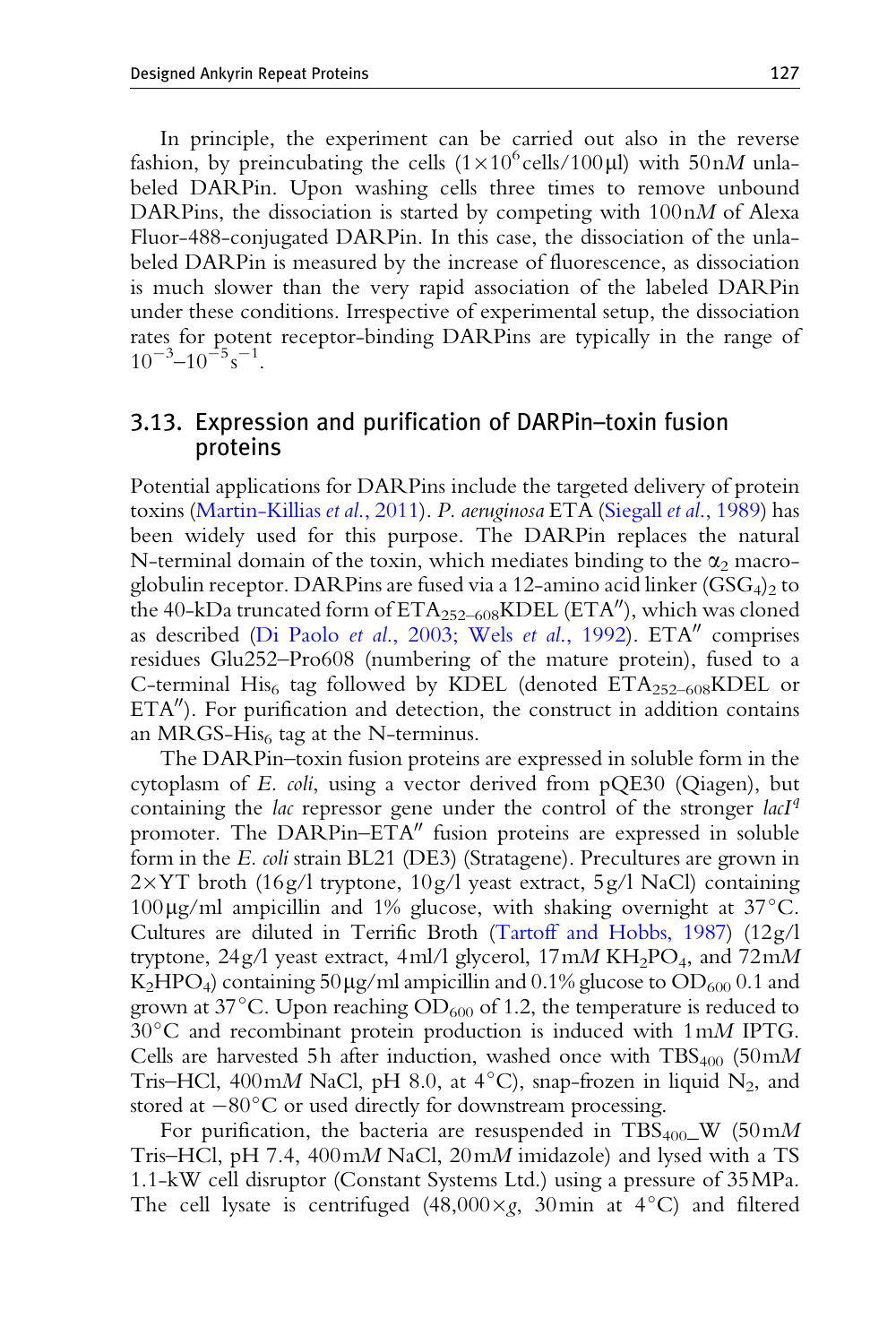(pore size  $0.22 \mu m$ ) prior to purifying the fusion toxins from the supernatant by a gravity-flow Ni-NTA superflow column (Qiagen). After loading, the column is washed with 10 CV of low-salt TBS\_W (50mM Tris–HCl, pH 7.4, 50mM NaCl, 20mM imidazole) and high-salt TBS\_W (50mM Tris– HCl, pH 7.4, 1 M NaCl, 20 mM imidazole) to remove unspecifically bound material, followed by 10 CV of PBS pH 7.4 containing 20mM imidazole. DARPin–ETA" is eluted with PBS containing  $250 \text{m}M$  imidazole and dialyzed twice against PBS at  $4^{\circ}$ C. The protein yield after dialysis is up to 90mg/l of bacterial culture.

For in vivo applications, the DARPin–ETA" fusion toxins are further purified to eliminate endotoxin. To this end, an additional washing step is performed during IMAC purification using 150 column volumes PBS containing  $20 \text{m}M$  imidazole and  $0.1\%$  Triton-X-114, a nonionic detergent which efficiently solubilizes endotoxin at a temperature below its cloud point of 23°C (Reichelt et al[., 2006; Zimmerman](#page-31-0) et al., 2006). Next, the monomeric fraction of DARPin– $ETA''$  is separated by size exclusion chromatography using a Superdex-200 10/300 GL column (GE Healthcare) and further depleted of residual endotoxin by passages over an EndoTrap Red affinity column (Hyglos). The final endotoxin content is determined using the Limulus amebocyte lysate endochrome kit (Charles River).

The DARPin contains no cysteine by design, but the  $ETA''$  possesses two disulfide bonds. As the fusion protein is expressed in the reducing cytoplasm of E. coli, it is important to verify that proper disulfides have indeed formed. It is noteworthy that their formation normally proceeds spontaneously with excellent yield ([Martin-Killias](#page-30-0) et al., 2011) (cf. [Section 2.3](#page-8-0)), presumably by air oxidation.

SS-bond formation can be quantified according to Hansen *et al.* (2007). Like in the classic Ellman test ([Ellman, 1959\)](#page-29-0), the free thiols of L-cysteine are detected by incubation for 30 min at room temperature with  $0.36$  mM 4,4 $^{\prime}$ dithiodipyridine (4-DPS), a reagent which stoichiometrically reacts with free thiols forming two 4-thiopyridone (4-TP) molecules. The reaction is stopped by the addition of HCl to a final concentration of 0.2M. However, unlike in the classic Ellman test, here  $4-TP$  is assayed by analyzing  $20-\mu l$  aliquots by reverse phase HPLC on a 250mm NUCLEOSIL<sup>®</sup> 120–5C<sub>18</sub> column (Macherey-Nagel), using isocratic elution at a flow rate of  $1 \text{ ml/min}$  in  $50 \text{ mM}$ potassium acetate, pH 4.0. Peaks are detected at 324nm.

First, a series of standards from 1 to  $133 \mu M$  cysteine is prepared in  $100 \text{m}M$ citrate, 0.2mM ethylenediaminetetraacetic acid, and 6M urea at pH 4.5. The standard curve can be calculated from the peak integral of the 4-TP peaks.

The protein of interest is treated with 4-DPS in the presence of  $8M$  urea to detect the free thiols in the protein. In parallel, the same procedure is applied to a sample which had been reduced with sodium borohydride (BH), a strong reducing reagent, to expose all apparent thiols [\(Hansen](#page-30-0) et al., [2007\)](#page-30-0). To avoid pressure buildup in the reduced sample tubes, caused by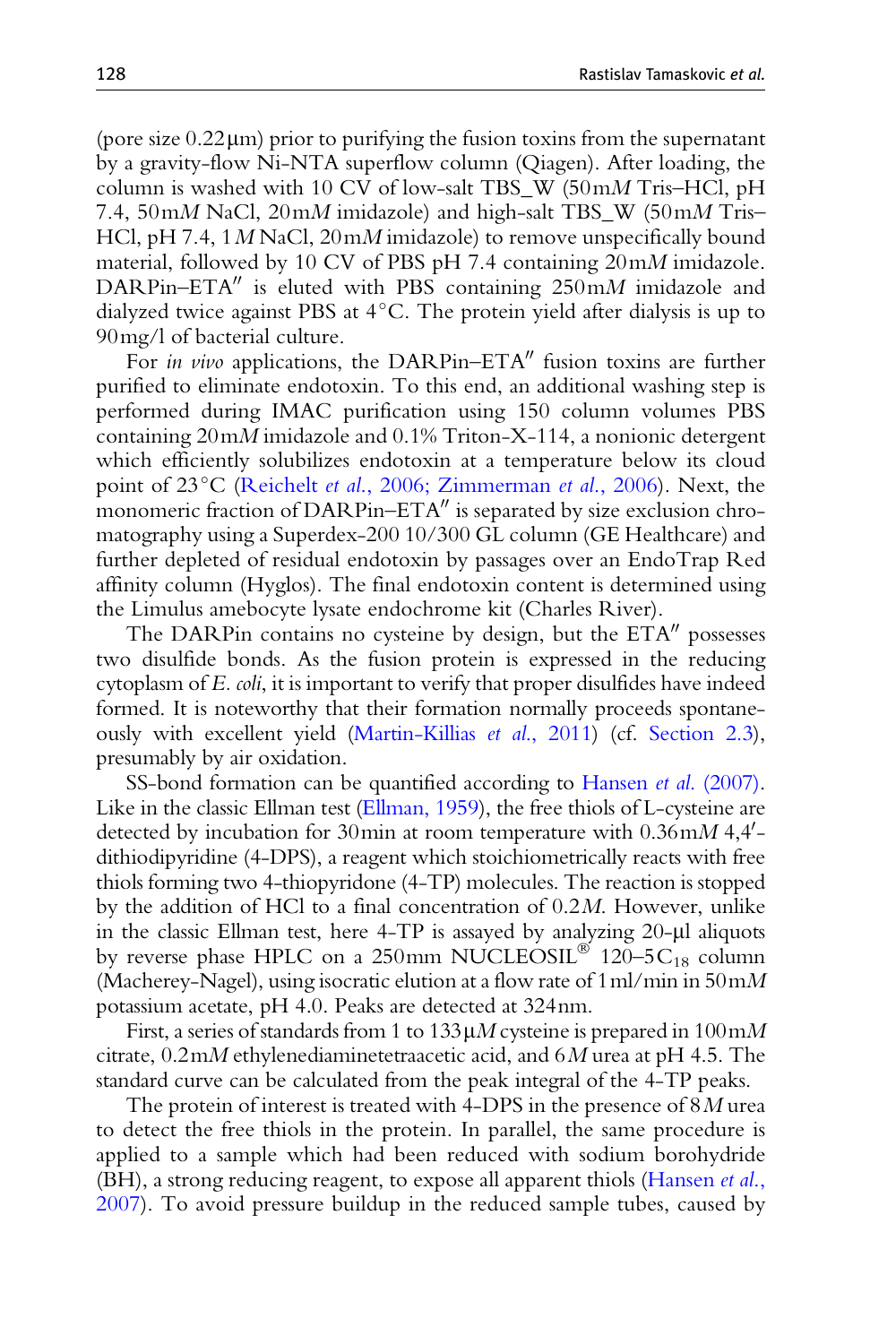<span id="page-28-0"></span>hydrogen development, lids are pierced with a needle. Excess BH is rapidly and quantitatively removed using  $1.8M$  HCl, and the lower pH at the same time preserves the integrity of the thiol groups. It is important to keep the incubation time in presence 4-DPS identical for the reduced and nonreduced samples by adding 4-DPS to both samples at the same time to assure accuracy. Analysis of DARPin– $ETA''$  typically revealed less than 10% free thiols, suggesting over 90% correctly formed disulfide bridges.

#### ACKNOWLEDGMENT

Work in the author's laboratory on establishing the methods was supported by the Swiss National Science Foundation and Swiss Anti-Cancer League (Krebsliga Schweiz; KFS 02448-08-2009).

## **REFERENCES**

- Adams, G. P., McCartney, J. E., Tai, M. S., Oppermann, H., Huston, J. S., Stafford, W. F., 3rd, Bookman, M. A., Fand, I., Houston, L. L., and Weiner, L. M. (1993). Highly specific in vivo tumor targeting by monovalent and divalent forms of 741F8 anti-c-erbB-2 singlechain Fv. Cancer Res. 53, 4026–4034.
- Adams, G. P., Schier, R., McCall, A. M., Simmons, H. H., Horak, E. M., Alpaugh, R. K., Marks, J. D., and Weiner, L. M. (2001). High affinity restricts the localization and tumor penetration of single-chain Fv antibody molecules. Cancer Res. 61, 4750–4755.
- Amalfitano, A., and Parks, R. J. (2002). Separating fact from fiction: Assessing the potential of modified adenovirus vectors for use in human gene therapy. Curr. Gene Ther. 2, 111–133.
- Amstutz, P., Binz, H. K., Parizek, P., Stumpp, M. T., Kohl, A., Grütter, M. G., Forrer, P., and Plückthun, A. (2005). Intracellular kinase inhibitors selected from combinatorial libraries of designed ankyrin repeat proteins. J. Biol. Chem. 280, 24715–24722.
- Amstutz, P., Koch, H., Binz, H. K., Deuber, S. A., and Plückthun, A. (2006). Rapid selection of specific MAP kinase-binders from designed ankyrin repeat protein libraries. Protein Eng. Des. Sel. 19, 219–229.
- Bandeiras, T. M., Hillig, R. C., Matias, P. M., Eberspaecher, U., Fanghänel, J., Thomaz, M., Miranda, S., Crusius, K., Pütter, V., Amstutz, P., Gulotti-Georgieva, M., Binz, H. K., et al. (2008). Structure of wild-type Plk-1 kinase domain in complex with a selective DARPin. Acta Crystallogr. D Biol. Crystallogr. 64, 339-353.
- Baumann, M. J., Eggel, A., Amstutz, P., Stadler, B. M., and Vogel, M. (2010). DARPins against a functional IgE epitope. Immunol. Lett. 133, 78–84.
- Bibi, E. (2011). Early targeting events during membrane protein biogenesis in Escherichia coli. Biochim. Biophys. Acta 1808, 841-850.
- Biggers, K., and Scheinfeld, N. (2008). VB4-845, a conjugated recombinant antibody and immunotoxin for head and neck cancer and bladder cancer. Curr. Opin. Mol. Ther. 10, 176–186.
- Binz, H. K., Stumpp, M. T., Forrer, P., Amstutz, P., and Plückthun, A. (2003). Designing repeat proteins: Well-expressed, soluble and stable proteins from combinatorial libraries of consensus ankyrin repeat proteins. J. Mol. Biol. 332, 489–503.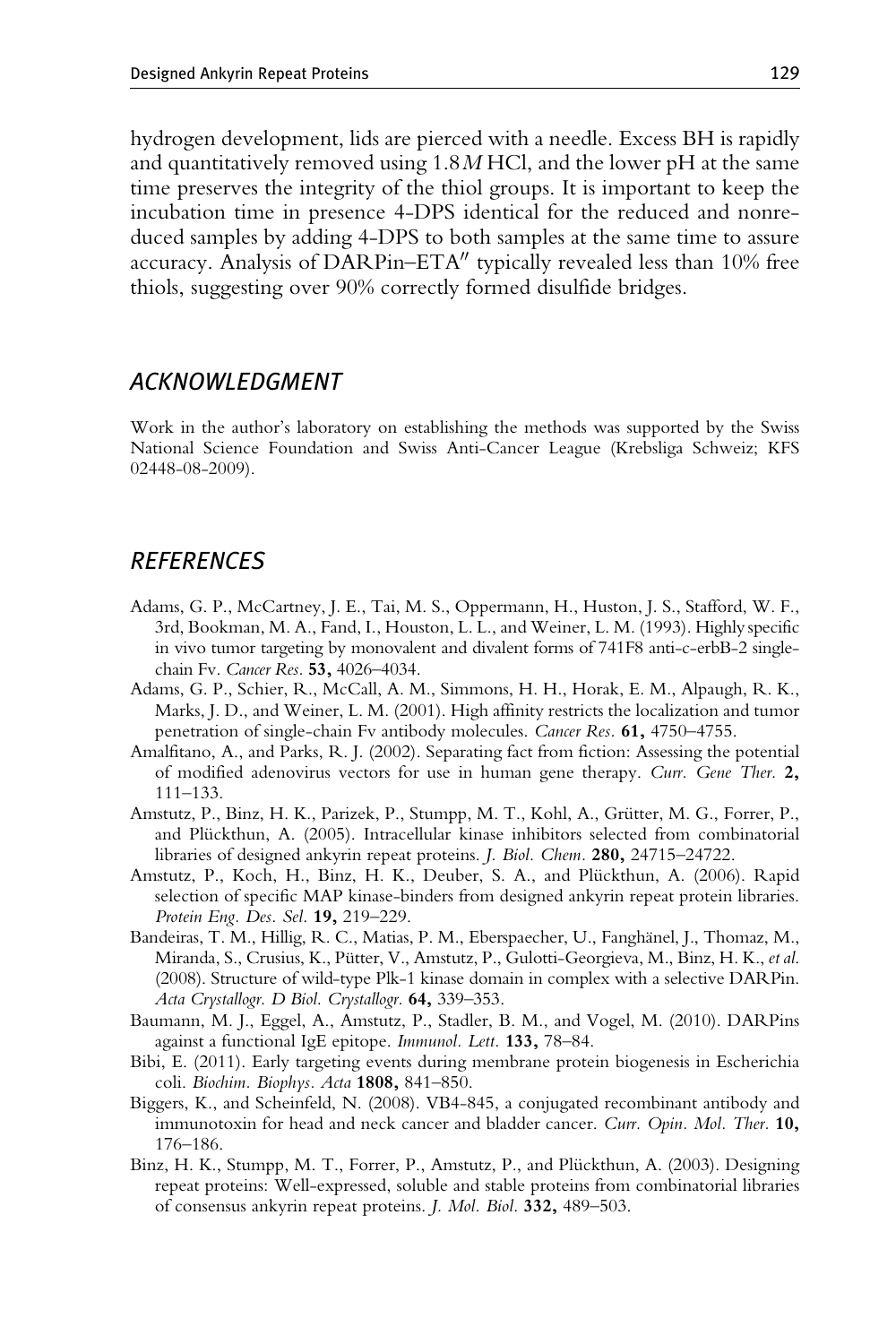- <span id="page-29-0"></span>Binz, H. K., Amstutz, P., Kohl, A., Stumpp, M. T., Briand, C., Forrer, P., Grütter, M. G., and Plückthun, A. (2004). High-affinity binders selected from designed ankyrin repeat protein libraries. Nat. Biotechnol. 22, 575–582.
- Binz, H. K., Kohl, A., Plückthun, A., and Grütter, M. G. (2006). Crystal structure of a consensus-designed ankyrin repeat protein: Implications for stability. Proteins 65, 280–284.
- Bork, P. (1993). Hundreds of ankyrin-like repeats in functionally diverse proteins: Mobile modules that cross phyla horizontally? Proteins 17, 363–374.
- Chapman, A. P. (2002). PEGylated antibodies and antibody fragments for improved therapy: A review. Adv. Drug Deliv. Rev. 54, 531–545.
- Debets, M. F., van Berkel, S. S., Schoffelen, S., Rutjes, F. P., van Hest, J. C., and van Delft, F. L. (2010). Aza-dibenzocyclooctynes for fast and efficient enzyme PEGylation via copper-free  $(3+2)$  cycloaddition. Chem. Commun. (Camb.) 46, 97-99.
- Deiters, A., Cropp, T. A., Summerer, D., Mukherji, M., and Schultz, P. G. (2004). Site-specific PEGylation of proteins containing unnatural amino acids. Bioorg. Med. Chem. Lett. 14, 5743-5745.
- Di Paolo, C., Willuda, J., Kubetzko, S., Lauffer, I., Tschudi, D., Waibel, R., Plückthun, A., Stahel, R. A., and Zangemeister-Wittke, U. (2003). A recombinant immunotoxin derived from a humanized epithelial cell adhesion molecule-specific single-chain antibody fragment has potent and selective antitumor activity. Clin. Cancer Res. 9, 2837–2848.
- Dreier, B., and Plückthun, A. (2010). Ribosome display, a technology for selecting and evolving proteins from large libraries. Methods Mol. Biol. 687, 283–306.
- Dreier, B., and Plückthun, A. (2011). Ribosome display: A technology for selecting and evolving proteins from large libraries. Methods Mol. Biol. 687, 283–306.
- Dreier, B., Mikheeva, G., Belousova, N., Parizek, P., Boczek, E., Jelesarov, I., Forrer, P., Plückthun, A., and Krasnykh, V. (2011). Her2-specific multivalent adapters confer designed tropism to adenovirus for gene targeting. J. Mol. Biol. 405, 410–426.
- Dröge, M. J., Boersma, Y. L., Braun, P. G., Buining, R. J., Julsing, M. K., Selles, K. G., van Dijl, J. M., and Quax, W. J. (2006). Phage display of an intracellular carboxylesterase of Bacillus subtilis: Comparison of Sec and Tat pathway export capabilities. Appl. Environ. Microbiol. **72,** 4589–4595.
- Eggel, A., Baumann, M. J., Amstutz, P., Stadler, B. M., and Vogel, M. (2009). DARPins as bispecific receptor antagonists analyzed for immunoglobulin E receptor blockage. J. Mol. Biol. 393, 598–607.
- Eggel, A., Buschor, P., Baumann, M. J., Amstutz, P., Stadler, B. M., and Vogel, M. (2011). Inhibition of ongoing allergic reactions using a novel anti-IgE DARPin-Fc fusion protein. Allergy 66, 961–968.
- Ellman, G. L. (1959). Tissue sulfhydryl groups. Arch. Biochem. Biophys. 82, 70–77.
- Fekkes, P., and Driessen, A. J. (1999). Protein targeting to the bacterial cytoplasmic membrane. Microbiol. Mol. Biol. Rev. 63, 161-173.
- Forrer, P., Stumpp, M. T., Binz, H. K., and Plückthun, A. (2003). A novel strategy to design binding molecules harnessing the modular nature of repeat proteins. FEBS Lett. 539, 2–6.
- Forrer, P., Binz, H. K., Stumpp, M. T., and Plückthun, A. (2004). Consensus design of repeat proteins. ChemBioChem 5, 183–189.
- Getz, E. B., Xiao, M., Chakrabarty, T., Cooke, R., and Selvin, P. R. (1999). A comparison between the sulfhydryl reductants tris(2-carboxyethyl)phosphine and dithiothreitol for use in protein biochemistry. Anal. Biochem. 273, 73–80.
- Glockshuber, R., Malia, M., Pfitzinger, I., and Plückthun, A. (1990). A comparison of strategies to stabilize immunoglobulin Fv-fragments. Biochemistry 29, 1362–1367.
- Hanes, J., and Plückthun, A. (1997). *In vitro* selection and evolution of functional proteins by using ribosome display. Proc. Natl. Acad. Sci. USA 94, 4937-4942.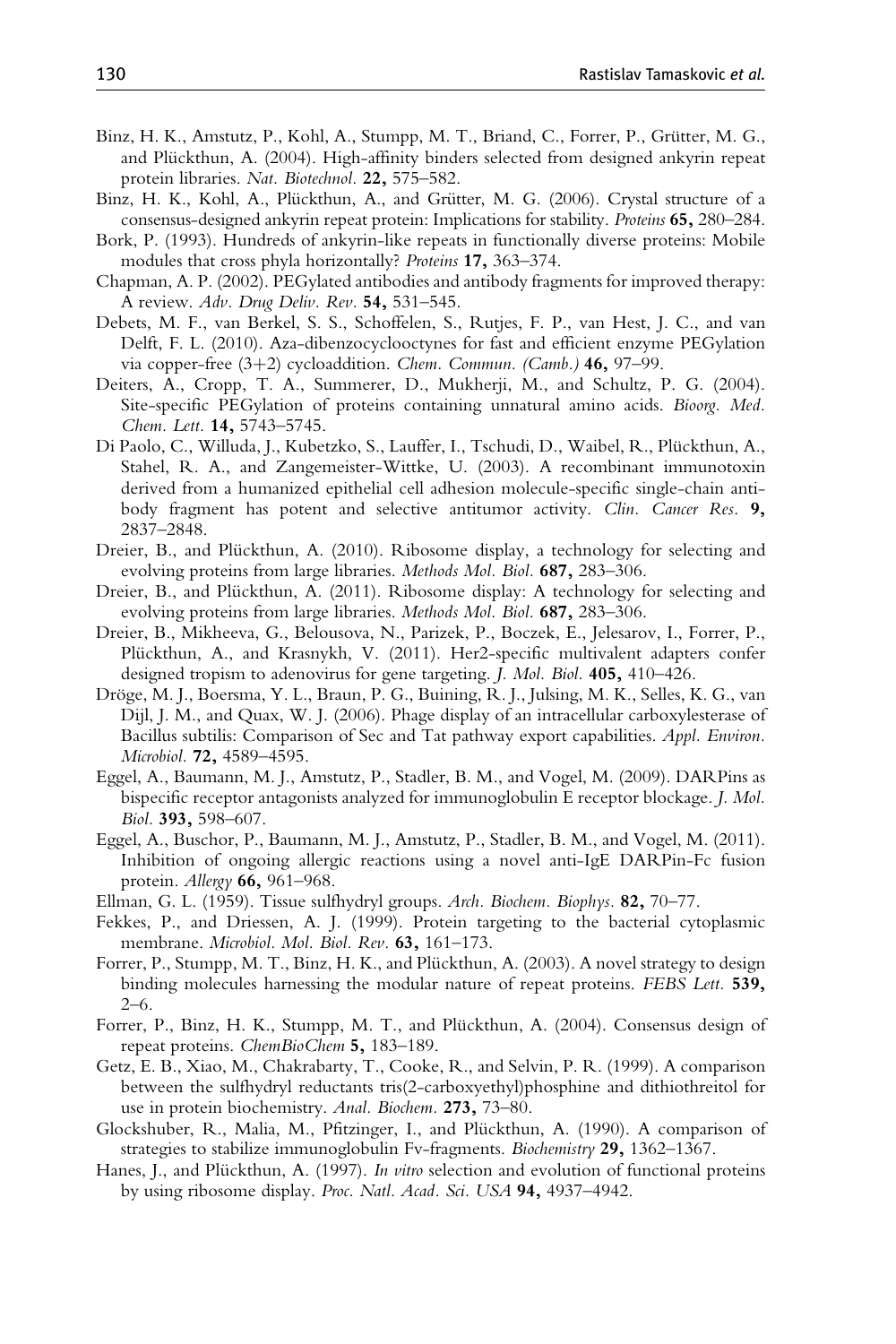- <span id="page-30-0"></span>Hanes, J., Jermutus, L., Weber-Bornhauser, S., Bosshard, H. R., and Plückthun, A. (1998). Ribosome display efficiently selects and evolves high-affinity antibodies in vitro from immune libraries. Proc. Natl. Acad. Sci. USA 95, 14130-14135.
- Hanes, J., Jermutus, L., and Plückthun, A. (2000a). Selecting and evolving functional proteins in vitro by ribosome display. Methods Enzymol. 328, 404–430.
- Hanes, J., Schaffitzel, C., Knappik, A., and Plückthun, A. (2000b). Picomolar affinity antibodies from a fully synthetic naive library selected and evolved by ribosome display. Nat. Biotechnol. 18, 1287–1292.
- Hansen, R. E., Ostergaard, H., Norgaard, P., and Winther, J. R. (2007). Quantification of protein thiols and dithiols in the picomolar range using sodium borohydride and 4,4'-dithiodipyridine. Anal. Biochem. 363, 77-82.
- Huber, T., Steiner, D., Röthlisberger, D., and Plückthun, A. (2007). In vitro selection and characterization of DARPins and Fab fragments for the co-crystallization of membrane proteins: The Na(+)-citrate symporter CitS as an example. *J. Struct. Biol.* **159,** 206–221.
- Hussain, S., Plückthun, A., Allen, T. M., and Zangemeister-Wittke, U. (2006). Chemosensitization of carcinoma cells using epithelial cell adhesion molecule-targeted liposomal antisense against bcl-2/bcl-xL. Mol. Cancer Ther. 5, 3170–3180.
- Hussain, S., Plückthun, A., Allen, T. M., and Zangemeister-Wittke, U. (2007). Antitumor activity of an epithelial cell adhesion molecule targeted nanovesicular drug delivery system. Mol. Cancer Ther. 6, 3019–3027.
- Interlandi, G., Wetzel, S. K., Settanni, G., Plückthun, A., and Caflisch, A. (2008). Characterization and further stabilization of designed ankyrin repeat proteins by combining molecular dynamics simulations and experiments. J. Mol. Biol. 375, 837–854.
- Kiick, K. L., Saxon, E., Tirrell, D. A., and Bertozzi, C. R. (2002). Incorporation of azides into recombinant proteins for chemoselective modification by the Staudinger ligation. Proc. Natl. Acad. Sci. USA 99, 19-24.
- Knappik, A., Ge, L., Honegger, A., Pack, P., Fischer, M., Wellnhofer, G., Hoess, A., Wölle, J., Plückthun, A., and Virnekäs, B. (2000). Fully synthetic human combinatorial antibody libraries (HuCAL) based on modular consensus frameworks and CDRs randomized with trinucleotides. J. Mol. Biol. 296, 57–86.
- Kobe, B., and Kajava, A. V. (2000). When protein folding is simplified to protein coiling: The continuum of solenoid protein structures. Trends Biochem. Sci. 25, 509-515.
- Kohl, A., Binz, H. K., Forrer, P., Stumpp, M. T., Plückthun, A., and Grütter, M. G. (2003). Designed to be stable: Crystal structure of a consensus ankyrin repeat protein. Proc. Natl. Acad. Sci. USA 100, 1700-1705.
- Kramer, M. A., Wetzel, S. K., Plückthun, A., Mittl, P. R., and Grütter, M. G. (2010). Structural determinants for improved stability of designed ankyrin repeat proteins with a redesigned C-capping module. J. Mol. Biol. 404, 381–391.
- Kubetzko, S., Sarkar, C. A., and Plückthun, A. (2005). Protein PEGylation decreases observed target association rates via a dual blocking mechanism. Mol. Pharmacol. 68, 1439–1454.
- Kurfürst, M. M. (1992). Detection and molecular weight determination of polyethylene glycol-modified hirudin by staining after sodium dodecyl sulfate-polyacrylamide gel electrophoresis. Anal. Biochem. 200, 244–248.
- Li, J., Mahajan, A., and Tsai, M. D. (2006). Ankyrin repeat: A unique motif mediating protein-protein interactions. Biochemistry 45, 15168-15178.
- Luginbühl, B., Kanyo, Z., Jones, R. M., Fletterick, R. J., Prusiner, S. B., Cohen, F. E., Williamson, R. A., Burton, D. R., and Plückthun, A. (2006). Directed evolution of an anti-prion protein scFv fragment to an affinity of 1pM and its structural interpretation. J. Mol. Biol. 363, 75–97.
- Martin-Killias, P., Stefan, N., Rothschild, S., Plückthun, A., and Zangemeister-Wittke, U. (2011). A novel fusion toxin derived from an EpCAM-specific designed ankyrin repeat protein has potent antitumor activity. Clin. Cancer Res. 17, 100–110.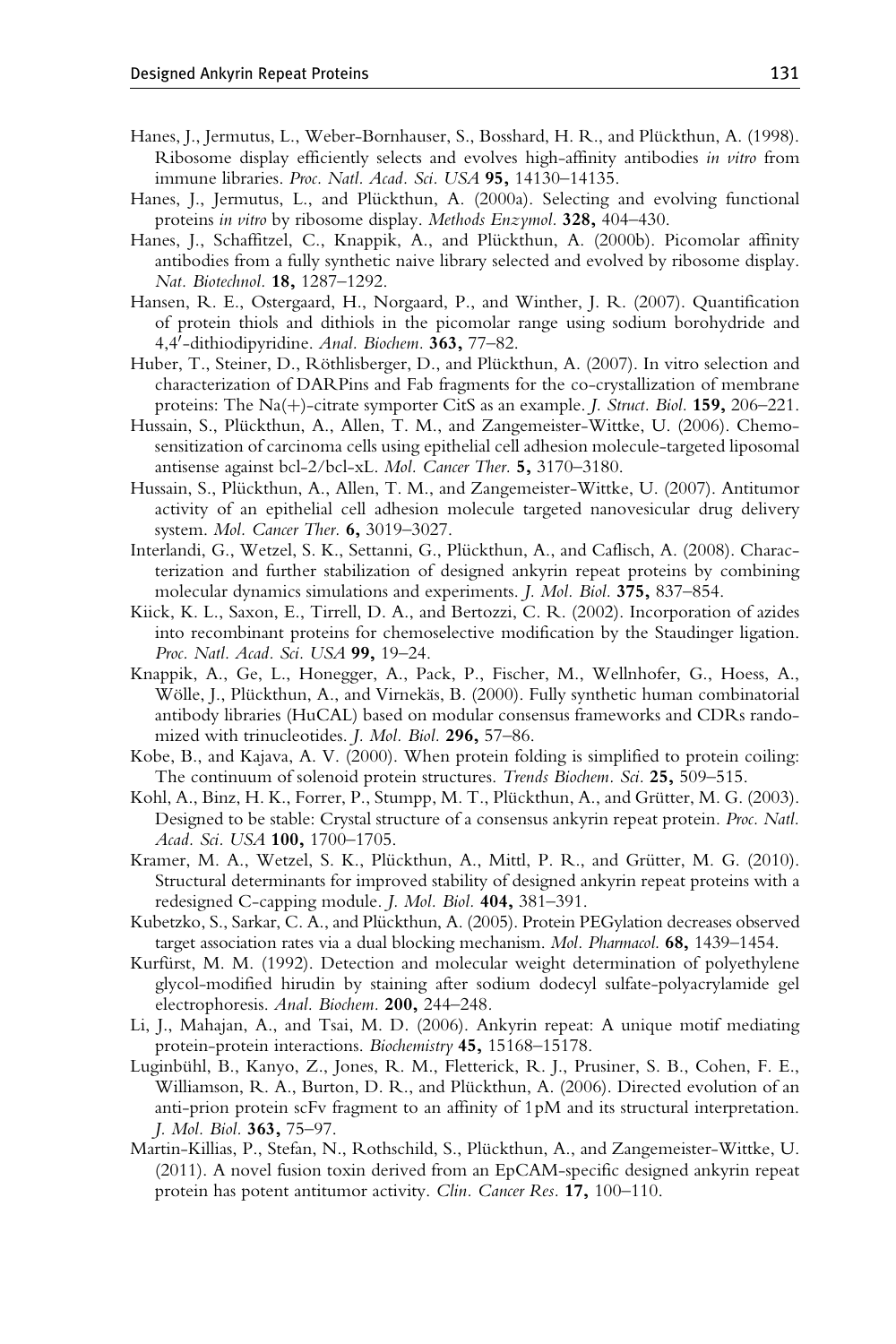- <span id="page-31-0"></span>Mattheakis, L. C., Bhatt, R. R., and Dower, W. J. (1994). An in vitro polysome display system for identifying ligands from very large peptide libraries. Proc. Natl. Acad. Sci. USA 91, 9022–9026.
- Münch, R. C., Mühlebach, M. D., Schaser, T., Kneissl, S., Jost, C., Plückthun, A., Cichutek, K., and Buchholz, C. J. (2011). DARPins: An efficient targeting domain for lentiviral vectors. Mol. Ther. **19**, 686–693.
- Nangola, S., Minard, P., and Tayapiwatana, C. (2010). Appraisal of translocation pathways for displaying ankyrin repeat protein on phage particles. Protein Expr. Purif. 74, 156–161.
- Nicklin, S. A., Wu, E., Nemerow, G. R., and Baker, A. H. (2005). The influence of adenovirus fiber structure and function on vector development for gene therapy. Mol. Ther. 12, 384–393.
- Pancer, Z., Amemiya, C. T., Ehrhardt, G. R., Ceitlin, J., Gartland, G. L., and Cooper, M. D. (2004). Somatic diversification of variable lymphocyte receptors in the agnathan sea lamprey. Nature 430, 174–180.
- Paschke, M., and Höhne, W. (2005). A twin-arginine translocation (Tat)-mediated phage display system. Gene 350, 79–88.
- Plückthun, A. (2012). Ribosome display: A perspective. Methods Mol. Biol. 805, 3-28.
- Plückthun, A., and Moroney, S. E. (2005). Modern antibody technology: The impact on drug development. In "Modern Biopharmaceuticals," (J. Knäblein, ed.) Vol. 3, pp. 1147–1186. Wiley-VCH, Weinheim (4 vols).
- Reichelt, P., Schwarz, C., and Donzeau, M. (2006). Single step protocol to purify recombinant proteins with low endotoxin contents. Protein Expr. Purif. 46, 483–488.
- Rudnick, S. I., Lou, J., Shaller, C. C., Tang, Y., Klein-Szanto, A. J., Weiner, L. M., Marks, J. D., and Adams, G. P. (2011). Influence of affinity and antigen internalization on the uptake and penetration of anti-HER2 antibodies in solid tumors. Cancer Res. 71, 2250–2259.
- Schmidt, M. M., and Wittrup, K. D. (2009). A modeling analysis of the effects of molecular size and binding affinity on tumor targeting. Mol. Cancer Ther. 8, 2861–2871.
- Schweizer, A., Roschitzki-Voser, H., Amstutz, P., Briand, C., Gulotti-Georgieva, M., Prenosil, E., Binz, H. K., Capitani, G., Baici, A., Plückthun, A., and Grütter, M. G. (2007). Inhibition of caspase-2 by a designed ankyrin repeat protein: Specificity, structure, and inhibition mechanism. Structure 15, 625-636.
- Sedgwick, S. G., and Smerdon, S. J. (1999). The ankyrin repeat: A diversity of interactions on a common structural framework. Trends Biochem. Sci. 24, 311–316.
- Seely, J. E., and Richey, C. W. (2001). Use of ion-exchange chromatography and hydrophobic interaction chromatography in the preparation and recovery of polyethylene glycol-linked proteins. J. Chromatogr. A 908, 235–241.
- Shafer, D. E., Inman, J. K., and Lees, A. (2000). Reaction of tris(2-carboxyethyl)phosphine (TCEP) with maleimide and alpha-haloacyl groups: Anomalous elution of TCEP by gel filtration. Anal. Biochem. 282, 161–164.
- Siegall, C. B., Chaudhary, V. K., FitzGerald, D. J., and Pastan, I. (1989). Functional analysis of domains II, Ib, and III of Pseudomonas exotoxin. J. Biol. Chem. 264, 14256–14261.
- Simon, M., Zangemeister-Wittke, U. and Plückthun, A. (2012). Facile doublefunctionalization of designed ankyrin repeat proteins using click and thiol chemistries. Bioconjug. Chem. (in press).
- Skerra, A., and Plückthun, A. (1988). Assembly of a functional immunoglobulin Fv fragment in Escherichia coli. Science 240, 1038–1041.
- Speck, J., Arndt, K. M., and Müller, K. M. (2011). Efficient phage display of intracellularly folded proteins mediated by the TAT pathway. Protein Eng. Des. Sel. 24, 473–484.
- Stefan, N., Martin-Killias, P., Wyss-Stoeckle, S., Honegger, A., Zangemeister-Wittke, U., and Plückthun, A. (2011). DARPins recognizing the tumor-associated antigen EpCAM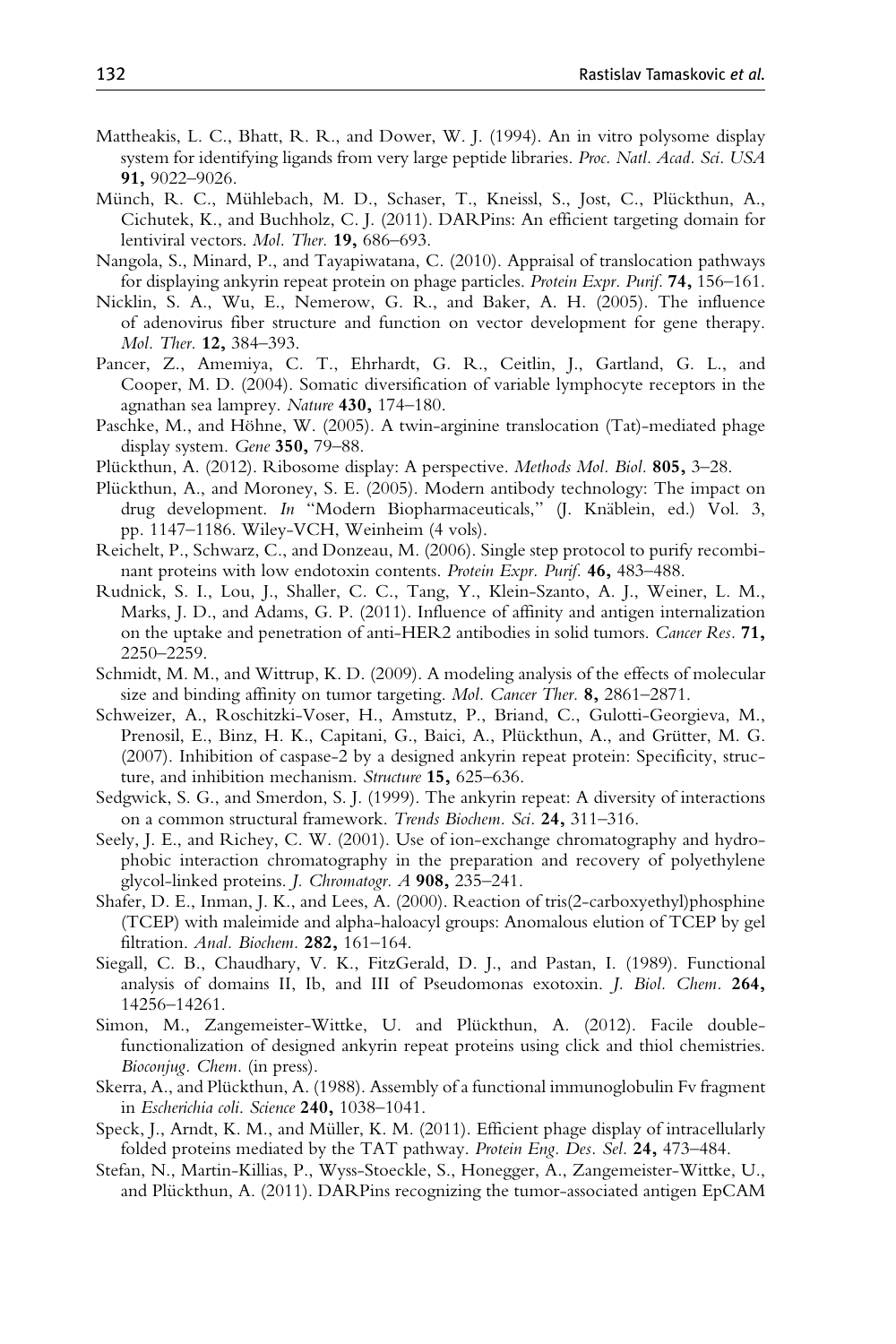<span id="page-32-0"></span>selected by phage and ribosome display and engineered for multivalency. J. Mol. Biol. 413, 826–843.

- Steiner, D., Forrer, P., Stumpp, M. T., and Plückthun, A. (2006). Signal sequences directing cotranslational translocation expand the range of proteins amenable to phage display. Nat. Biotechnol. 24, 823–831.
- Steiner, D., Forrer, P., and Plückthun, A. (2008). Efficient selection of DARPins with subnanomolar affinities using SRP phage display. J. Mol. Biol. 382, 1211–1227.
- Stumpp, M. T., Forrer, P., Binz, H. K., and Plückthun, A. (2003). Designing repeat proteins: Modular leucine-rich repeat protein libraries based on the mammalian ribonuclease inhibitor family. J. Mol. Biol. 332, 471–487.
- Sullivan, N. J., Geisbert, T. W., Geisbert, J. B., Xu, L., Yang, Z. Y., Roederer, M., Koup, R. A., Jahrling, P. B., and Nabel, G. J. (2003). Accelerated vaccination for Ebola virus haemorrhagic fever in non-human primates. Nature 424, 681–684.
- Tartoff, K. D., and Hobbs, C. A. (1987). Improved media for growing plasmid and cosmid clones. Bethesda Res. Labs Focus 9, 12–14.
- Teeuwen, R. L., van Berkel, S. S., van Dulmen, T. H., Schoffelen, S., Meeuwissen, S. A., Zuilhof, H., de Wolf, F. A., and van Hest, J. C. (2009). "Clickable" elastins: Elastin-like polypeptides functionalized with azide or alkyne groups. Chem. Commun. (Camb.) 4022–4024.
- Theurillat, J. P., Dreier, B., Nagy-Davidescu, G., Seifert, B., Behnke, S., Zurrer-Hardi, U., Ingold, F., Plückthun, A., and Moch, H. (2010). Designed ankyrin repeat proteins: A novel tool for testing epidermal growth factor receptor 2 expression in breast cancer. Mod. Pathol. 23, 1289-1297.
- Thurber, G. M., Schmidt, M. M., and Wittrup, K. D. (2008). Antibody tumor penetration: Transport opposed by systemic and antigen-mediated clearance. Adv. Drug Deliv. Rev. 60, 1421–1434.
- Trzpis, M., McLaughlin, P. M., de Leij, L. M., and Harmsen, M. C. (2007). Epithelial cell adhesion molecule: More than a carcinoma marker and adhesion molecule. Am. J. Pathol. 171, 386–395.
- van der Gun, B. T., Melchers, L. J., Ruiters, M. H., de Leij, L. F., McLaughlin, P. M., and Rots, M. G. (2010). EpCAM in carcinogenesis: The good, the bad or the ugly. Carcinogenesis 31, 1913–1921.
- Veesler, D., Dreier, B., Blangy, S., Lichière, J., Tremblay, D., Moineau, S., Spinelli, S., Tegoni, M., Plückthun, A., Campanacci, V., and Cambillau, C. (2009). Crystal structure of a DARPin neutralizing inhibitor of lactococcal phage TP901-1: Comparison of DARPin and camelid VHH binding mode. J. Biol. Chem. 384, 30718–30726.
- Vercauteren, D., Vandenbroucke, R. E., Jones, A. T., Rejman, J., Demeester, J., De Smedt, S. C., Sanders, N. N., and Braeckmans, K. (2010). The use of inhibitors to study endocytic pathways of gene carriers: Optimization and pitfalls. Mol. Ther. 18, 561-569.
- Walker, R. G., Willingham, A. T., and Zuker, C. S. (2000). A Drosophila mechanosensory transduction channel. Science 287, 2229–2234.
- Wang, Q., Chan, T. R., Hilgraf, R., Fokin, V. V., Sharpless, K. B., and Finn, M. G. (2003). Bioconjugation by copper(I)-catalyzed azide-alkyne  $[3+2]$  cycloaddition. *J. Am. Chem.* Soc. 125, 3192-3193.
- Wang, A., Winblade Nairn, N., Johnson, R. S., Tirrell, D. A., and Grabstein, K. (2008). Processing of N-terminal unnatural amino acids in recombinant human interferon-beta in Escherichia coli. ChemBioChem 9, 324–330.
- Wels, W., Harwerth, I. M., Mueller, M., Groner, B., and Hynes, N. E. (1992). Selective inhibition of tumor cell growth by a recombinant single-chain antibody-toxin specific for the erbB-2 receptor. Cancer Res. 52, 6310–6317.
- Wetzel, S. K., Settanni, G., Kenig, M., Binz, H. K., and Plückthun, A. (2008). Folding and unfolding mechanism of highly stable full-consensus ankyrin repeat proteins. J. Mol. Biol. 376, 241–257.